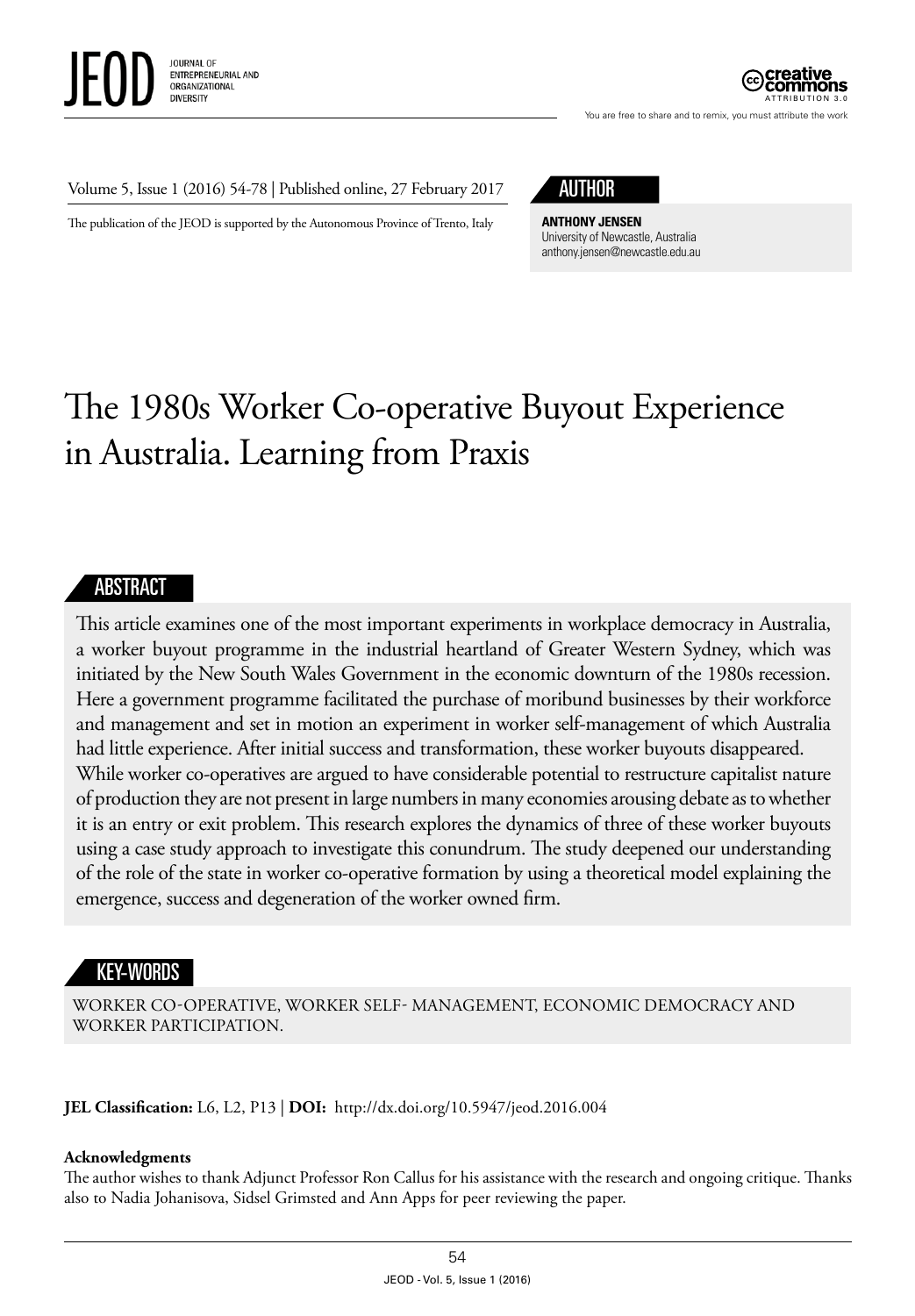# **1. Introduction**

The phenomenon of the worker buyout, which defied the logic of company closure emerged in the 1970s and 1980s when workers across Europe, North America and Australia engaged in the purposeful act of taking over and rescuing thousands of failed companies to preserve their jobs and introduced a new form of industrial relations. This raised a number of important questions and provided the empirical evidence to enable the norms of capitalist relations and the orthodox theory of the firm to be challenged. A legacy of this was the formation of institutionalised worker buyout programs in Italy, Spain, USA, Wales, England and France. The propensity for workers to embark on a worker buyout also continues across the Asia Pacific in India, the Philippines, Korea, Australia and South America. How these keep occurring is the subject of this paper.

Out of these experiences new theory and new practices continue to emerge (Won and Jang, 2015; Kim and Jang, 2015) using democratic models of networked governance, which document a situation where everyone works and everyone manages, jointly advancing internal efficiencies, human freedom and personal evolution. The point of instability of capitalism, the collapse of the conventional firm due to insolvency, offers possibilities for the mutualisation (Won and Jang, 2015) of the failed firm into a worker self-managed firm.

# **2. Background**

The emergence of the contemporary worker co-operative movement in Australia had its overt expression in reflecting the worldwide trend to worker buyouts of failing factories and mines. This had been catalysed by both the economic downturn due to the oil crisis and the emergence of worker control movements in the 1970 and 1980s coupled with the need to provide and secure jobs in a recessionary period. It is estimated that there were around 50 organisations that could be described as worker co-operatives in Australia.

Most importantly in a reversal historical tradition in Australia, the state took on an experimental interventionist role to support worker co-operatives and worker buyouts with appropriate institutions. Three Australian state labour governments (New South Wales, Victoria and South Australia) set up pilot worker co-operative programs. These attracted trade union interest, all coming together to provide a very promising and rich institutional support for worker ownership.

The programme had ambitious aspirations of a radical and transformative nature, which aimed to provide the building blocks of an alternative economic democracy to capitalism based on the transfer of investment control from corporate domination to the worker (Jensen, 1988).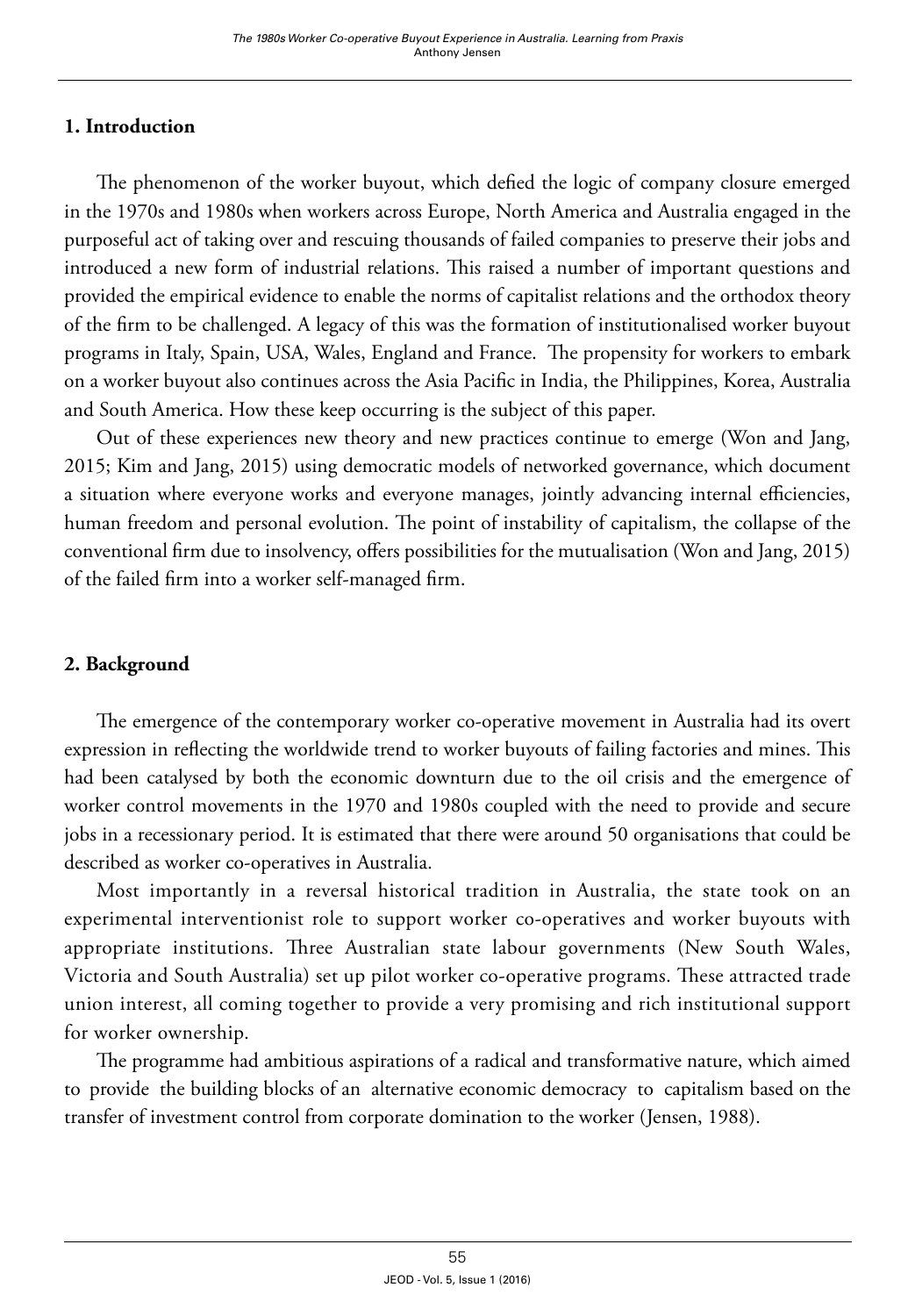# **3. The debate**

These worldwide practical attempts and achievements need to be placed within the theoretical debates over the last 150 years to assess whether democratic worker governed enterprises would be a sustainable proposition to save jobs and reform capitalism. Jensen (2014) summarised the debate under four headings.

- *Sceptics*

Sceptics from left and right argued that the worker co-operative model was not sustainable within capitalism. The non-dialectical Marx and his followers Lenin and Luxembourg argued that the transformation of capitalism could only be achieved when control of society had been transferred to the producing class not through independent associations of workers. The British Fabians rejected workplace democracy as unworkable in favour of reformist state directed socialism and put their faith in the civil servant (Potter, 1891) in contrast to an over optimistic faith in the workingman. Ward (1958) encapsulated the degeneration thesis in arguing that democratic values were seen as not compatible with the logic of capitalism resulting in rent seeking aspirations, underinvestment and exclusion of new members.

The classical economists Alchian and Demsetz (1972) argued that capitalistic firms would prevail over the Labour Managed Firm (LMF) in free market economies due to the opportunism of the free riding member contributing a sub optimal effort. Ostrom (1990) also emphasizes the impossibility of the worker co-operative being viable by stating that "principals will not engage in mutual monitoring and engage in a mutually beneficial strategy resulting in LMF demise" (Jensen, 2013: 297).

Dow and Putterman (1999) addressed the questions raised by Pérotin (1999) as to whether the dearth of worker co-operatives was either entry or exit problems stating that the key inefficiencies of worker co-operatives were difficult to overcome: work incentives, monitoring, workers' lack finance, workers' risk aversion, costly collective choice and an inability to deal with asset specificity (Jensen, 2013). Hansmann (1996) also argued that the costs of collective ownership in collective decision making, controlling managers and risk bearing could be too high for sustainability in a LMF.

- *Revisionists*

However, the revisionists challenged these views demonstrating with empirical evidence the long-term success and sustainability of worker co-operative across Spain (Oakeshott, 1973) and Italy (Oakeshott, 1978). Oakeshott (1978) also addressed the issue of professional management by illustrating that the democratic problem that the Webb's observed could be simply corrected by separating the objective requirements of management from the subjective nature of democracy. In the UK Jones (1980) challenged the negative views of the Webb's (Webb and Webb, 1920) finding their data flawed and their conclusions ideological blinkered. Zevi (1982) found that between 1975 and 1978 Italian producer co-operatives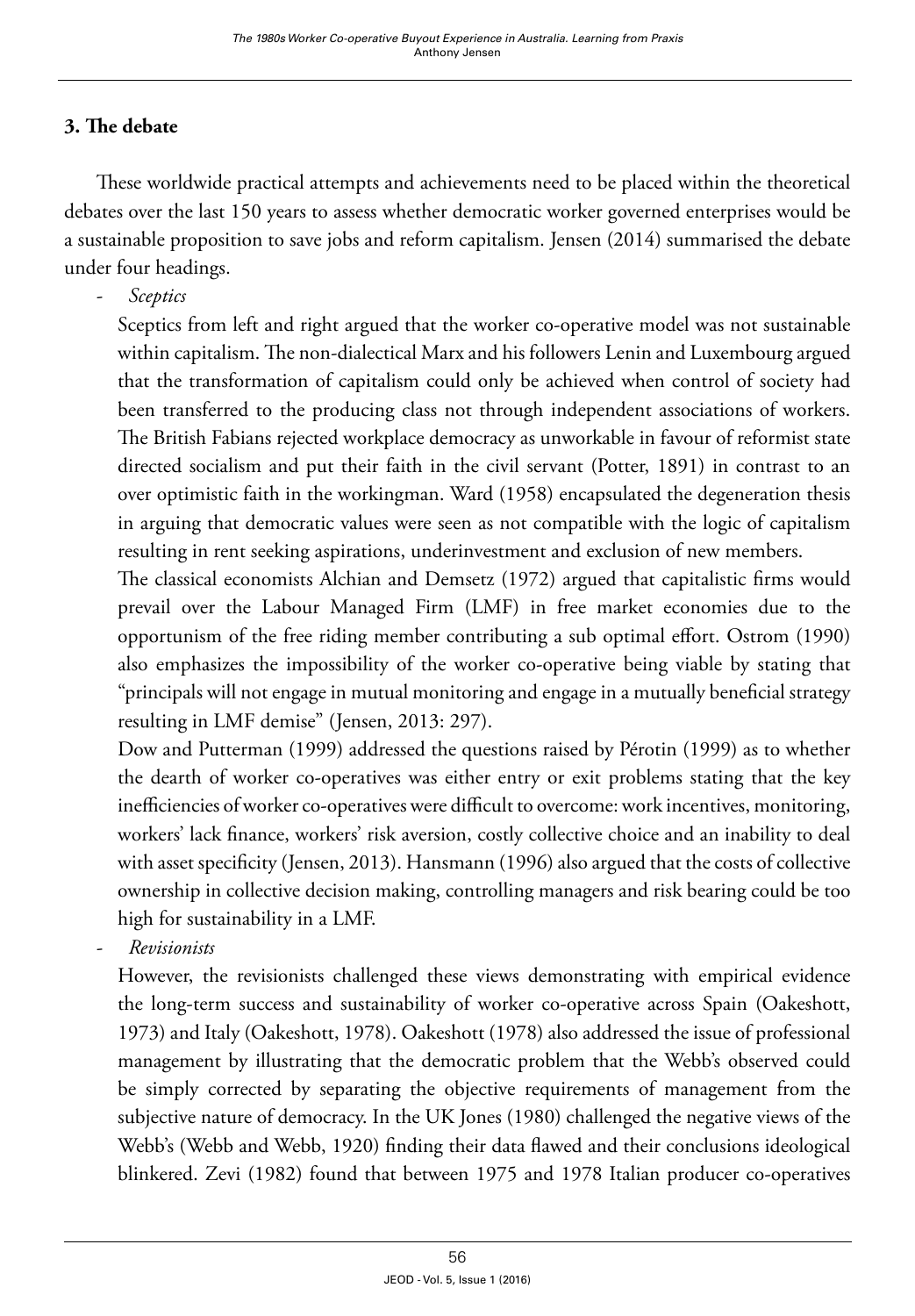were more dynamic than capitalist firms in sales and employment growth. Eagan (1990) produced an analysis of the dialectical Marx concluding that Marx opened the door to worker co-operatives when he conditionally approved of the worker co-operative if it subscribed to being part of the labour movement, minimised the hire of non-members and contributed funds to the co-operative sector. We were then able to argue, as does Hodgson (1984) as cited in Eagan (1990: 76) that "there is room for manoeuvre within capitalism" and "there is no inherent reason why such a tension should be unbearable". McCain (1999) argued that workers act to protect their firm specific human capital and deliver a potential Pareto improvement being an alternative to the neo classical firm's engagement with rational game strategy. Pérotin (1999) and Dow (2006) argued that the design problems of the LMF due to the asymmetry between capital and labour could be and were being addressed. Dow (2006) presented proposals for a new view of the LMF by stating that economic theory had taken us far as it could and new disciplines of history and social theory were needed. Borzaga and Tortia (forthcoming) advanced the theory of the co-operative firm-presenting co-operation as a superior co-ordinating mechanism than hierarchical control and market exchanges.

- *Contextualists*

Further clarification was provided by the contextualists who argued that the propensity of workers to form worker co-operatives and transform society was related to the cultural norms exhibited by politics of left and right, the variety of capitalism and the orientation of the trade union movement (Poole, 1986b). Spain and Italy were the focus of worker buyouts in the 1970s and 1980s reflecting their syndicalist and anarchist union orientation. Borgaza and Tortia (2006) then argued that contextual influence is a necessary extension of a new theory of the firm, which also addressed Dow's concerns that we go beyond economics and reflect history, industrial relations and comparative political economy.

- *Evolutionists*

The institutionalists further clarified our understanding by arguing that the worker owned firm could only be explained though an evolutionary perspective distancing it from the "black box equilibrium seeking model of the neoclassical economists" and arguing that the LMF was either in a state of degeneration or renewal (Jensen, 2013). Life cycle models were developed by Batstone (1983), Lichtenstein (1986) and Ben-Ner (1988) distinguishing startup, early maturity and late maturity. Lichtenstein (1986) also argued for the LMF to be an organisational learning vehicle fostering the "phenomenon of human learning which has to succeed both economically and pedagogically" (Lichtenstein, 1986: 55-56) being both a social and economic success.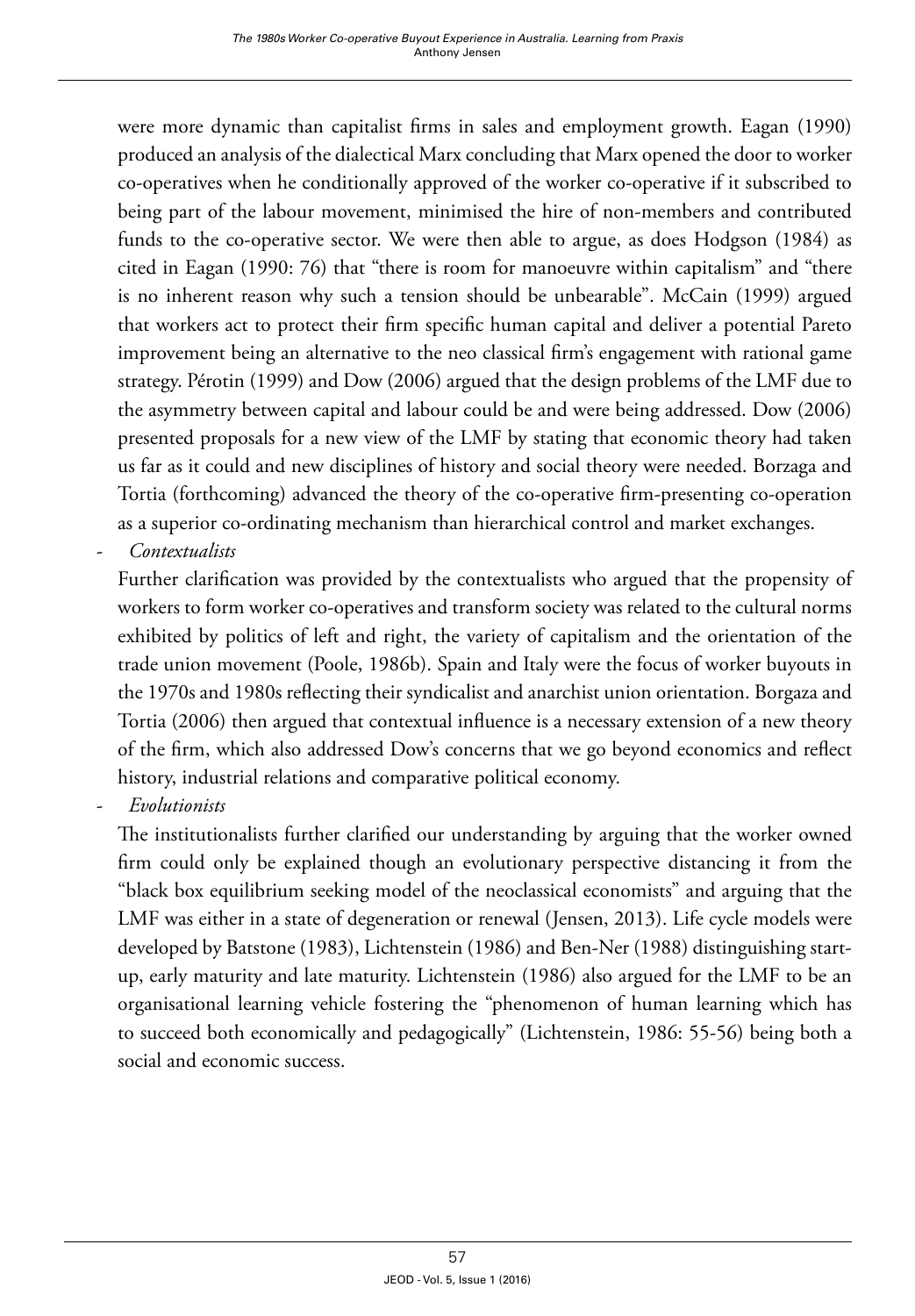# **4. The theoretical model**

These debates enabled a theoretical model to be proposed (Jensen, 2013), using six factors, both macro and micro, drawn from the literature, which explain the emergence, success and failure of the LMF. The model draws on Clarke's (1984) framework and conceptualisation of alternative structures and orientations where there is a tension between commercial viability and democratic control. Clarke (1984) uses the factors of economic structure, organisation and control and work experience to describe the orientation of the LMF but does not take into account how these factors impact on the life cycle model of emergence, success and degeneration.

The theoretical model used here explores the internal and external dynamics of the worker cooperative where it is the management of tensions between "the contradictory demands of market efficiency and the employees wish for democratic management" (Westenholtz, 1986: 149), between economic and social values, namely the forces seeking to integrate the worker co-operative into the market system versus the values seeking to transform the worker co-operative into an alternative organisation (Clarke, 1984). These constitute the essential causal dynamic of eventual sustainability, degeneration or regeneration.

The theoretical model consists of six factors—three macro external and three micro internal which impact on worker co-operative emergence and success. The three macro contextual factors which determine the type and form the worker co-operative takes and its emergence are (i) the state, (ii) the market, and (iii) the labour movement, as the key institutions that effect workers' consciousness and ability to take the initiative and conduct a worker buyout. The three micro factors which describe the internal workings of the worker co-operative and its ability for form an evolving, sustainable high engagement learning organisation are (iv) legal design, (v) governance architecture and (vi) the development of the human resource motivational system creating a learning organisation that is entrepreneurial and has an evolutionary life cycle.

The macro factors impact on the emergence of the LMF as inhibitors or enhancers, either hindering or being conducive to the formation of worker buyouts. Where these macro forces align positively, the result is an exercise of collective power by workers to take control of a situation threatening their jobs and to procure the business. Lansbury and Wailes (2003) describe this alignment as a "favourable conjunctures" theory.

There is however a tension as to the type of worker co-operative that will result from this intervention. Clarke (1984) describes the type of capitalism we are dealing with and the type of firm that will subsequently emerge and the trajectory of its subsequent life cycle offering two alternatives: an incorporatist model—known as worker capitalism—which neatly fits into the liberal market economy or the transformationalist model—known as worker co-operatives—being "part of a struggle for a socialist society" (Clarke; 1984: 101). The tension between the two models has been contrasted by Borzaga and Tortia (forthcoming) who argue that co-operation as a coordinating model with accompanying reciprocity, fairness and trust can be more effective in efficiency than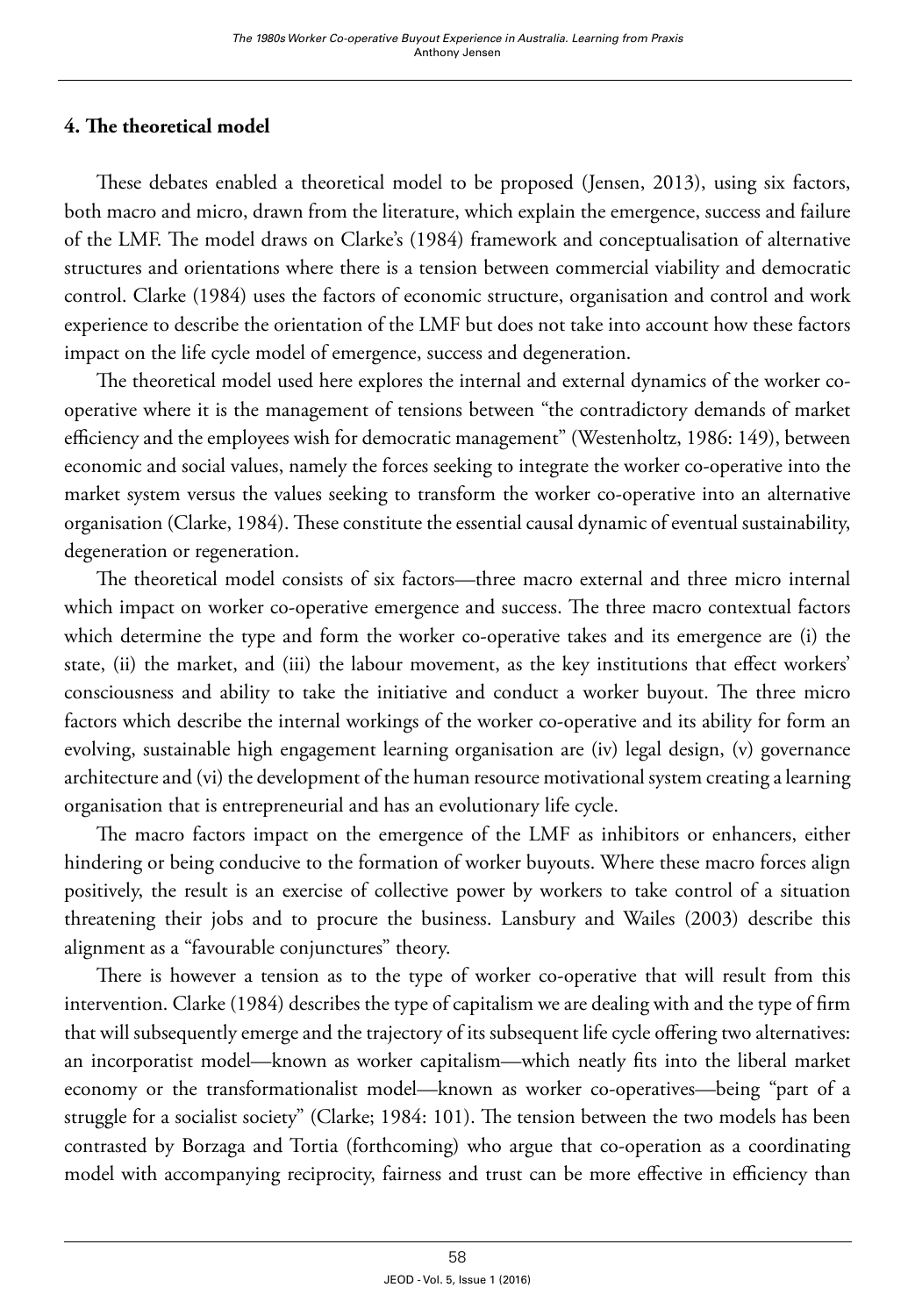the possessive individualism of the principal agent model which suffers from free riding and opportunism. In this paper, we study a hybrid between these two models.

The micro factors have an impact on the success of the firm both socially and economically. The issue of the superior performance of the LMF compared to its capitalist rival is a major a concern by researchers to justify support for the LMF based on performance. Here we can address the question as to whether the constitutional design, the governance, the human resource practices and LMF as a learning organisation can result in a high performance workplace brought about by co-operative ownership or result in degeneration.

The table below illustrates the way these factors are integrated into an explanatory model. Importantly it also illustrates the predictive capacity of the model. By analysing each of the factors, the model can be seen as a template to describe the key influences affecting the worker co-operative formation and evolutionary trajectory. It enables comparison with other studies. However, it also enables predictions to be made as to what kind of worker co-operative will emerge, namely integrative or transformational, and whether the contradictory tensions are bearable or unbearable.

|                                                                              | Worker ownership                                                      | Worker co-operation                               |  |  |
|------------------------------------------------------------------------------|-----------------------------------------------------------------------|---------------------------------------------------|--|--|
| <b>Macro</b> factors                                                         | Democratic control Transformative<br>Commercial viability Integrative |                                                   |  |  |
| 1. Role of state                                                             | Liberal pluralism                                                     | Class paradigm                                    |  |  |
| 2. Role of trade union                                                       | Collective bargaining                                                 | Syndicalism & anarchism                           |  |  |
| 3. Role of market                                                            | Unmediated liberal market economy<br>Mediated market economy          |                                                   |  |  |
| Micro factors                                                                |                                                                       |                                                   |  |  |
| 4. Legal design                                                              | Individual                                                            | Collective                                        |  |  |
| 5. Governance architecture                                                   | Market efficiency                                                     | Democratic values                                 |  |  |
| 6. Human resource management<br>& life cycle of the learning<br>organisation | Bureaucratic disengagement /<br>Extrinsic satisfaction                | Purposeful Engagement / Intrinsic<br>satisfaction |  |  |
|                                                                              | Incorporation or degeneration                                         | Evolutionary and democratic                       |  |  |
|                                                                              |                                                                       |                                                   |  |  |

**Table 1. The six key factors influencing the emergence and success/failure and type of labour managed firm**

*Source*: Clarke (1984: 101)

This is described as follows:

"In conclusion the theoretical model enables us to predict when a LMF will emerge and what type of LMF results. The model also enables us to predict that the LMF that combines all the features of a democratic control will become successful transformative high performance work system; the firm that combines the integrative features will be commercially successful and degenerate; while the firm that mixes all the features will fail due to unmanageable tension" (Jensen, 2013: 303).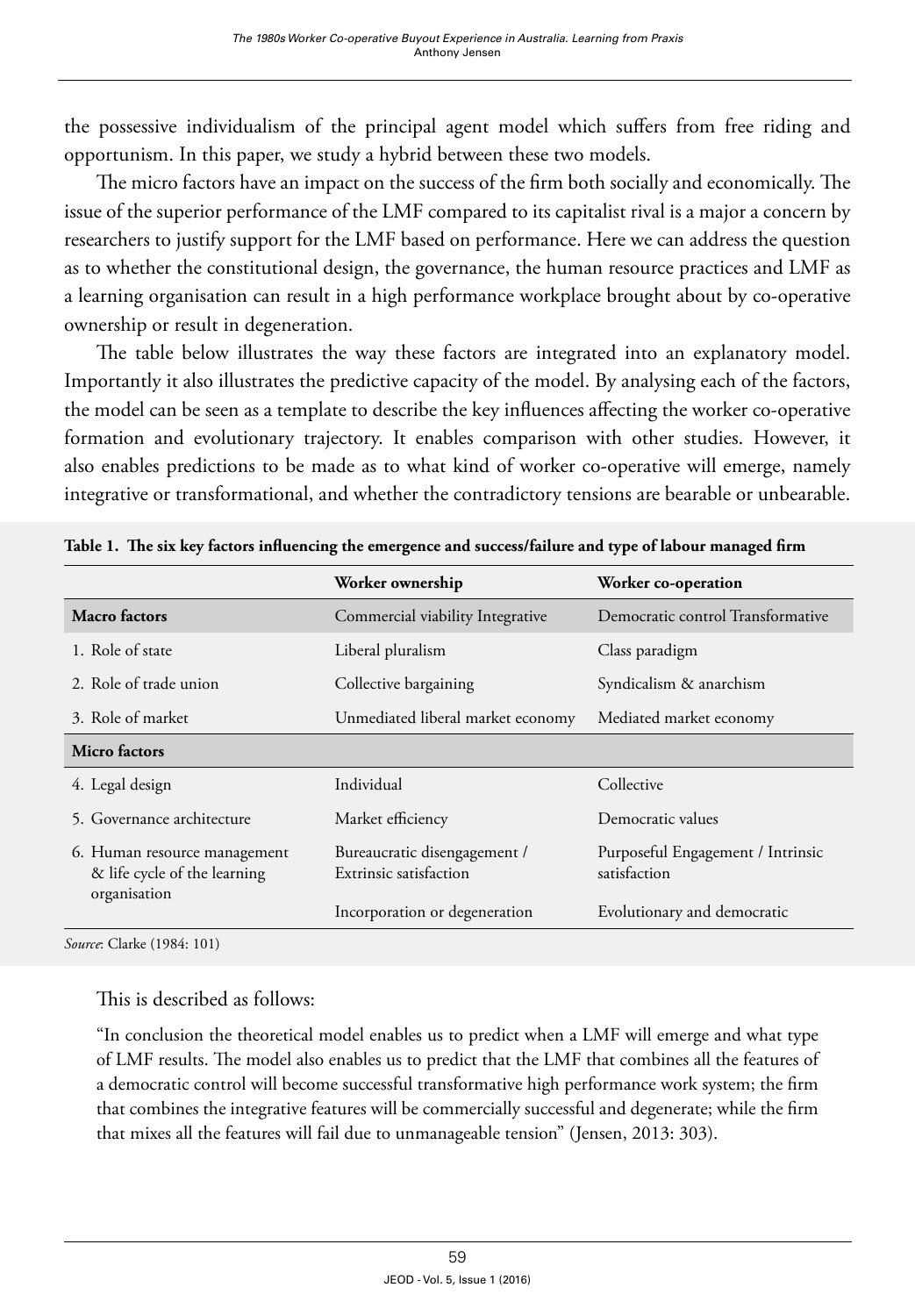# **5. Managing the tensions**

Tensions are managed ideally through the corporate governance system, which is considered to be the system of rules, practices and processes by which a company is directed and controlled, and in so doing balances the interests of many stakeholders, which includes the control of management in the best interests of the company (Blair and Stout, 1999). However, democratic corporate governance has the potential for conflict between management and members due to role ambiguity and subsequent role confusion in an organisation that is itself in a contradictory class situation due to the different values of its members.

The key to the success of the LMF is not the absence of tension but the management of these tensions. These can be seen from both a pluralist and radical perspective. Sarti (2006) sees management as both "referee and fight promoter" with a role to initiate debates such as in Mondragon where debates are institutionalised between polarised values. Yet, Marglin (1974), from a class paradigm perspective argues in the article *What Bosses Do*, that the function of management is to control production in such a way as to deliver a larger surplus than if the workers were left to decide the pace of production and rate of accumulation.

This clash of values between management and workers and the impossibility of the Anglo Saxon tradition of worker self-management and the control of management was originally identified and critiqued by the Webb's (1920) who turned the labour movement away from participative democratic governance to collective bargaining and parliamentary reform with their classic analysis:

"The relationship set up between a manager who has to give orders all day to his staff and the members of that staff who, sitting as a committee of management, criticise his action in the evening with the power of dismissing him if he fails to conform to their wishes has been found by experience to be an impossible one" (Webb and Webb, 1920: 154–167).

This clash will be explored in this article with the assumption that the outcome of this struggle will determine whether a worker co-operative or worker corporation emerges. In such a context the "tough governance question is how much power to give to employee directors" (Gordon, 1999: 335) and it is a study of such a decision that forms a central theme of this article. In this context, the role of management becomes paramount in balancing the tension between market efficiency and democracy. The outcome will determine whether the LMF is a transformative or incorporative organisation.

# **6. Methodology**

The research on which this article is based was carried out by the author from early 1984, as research for a Master's thesis, and went through to 1988, though the main activity was in 1985 and 1986. This involved participant observation, interviews and the administration of structured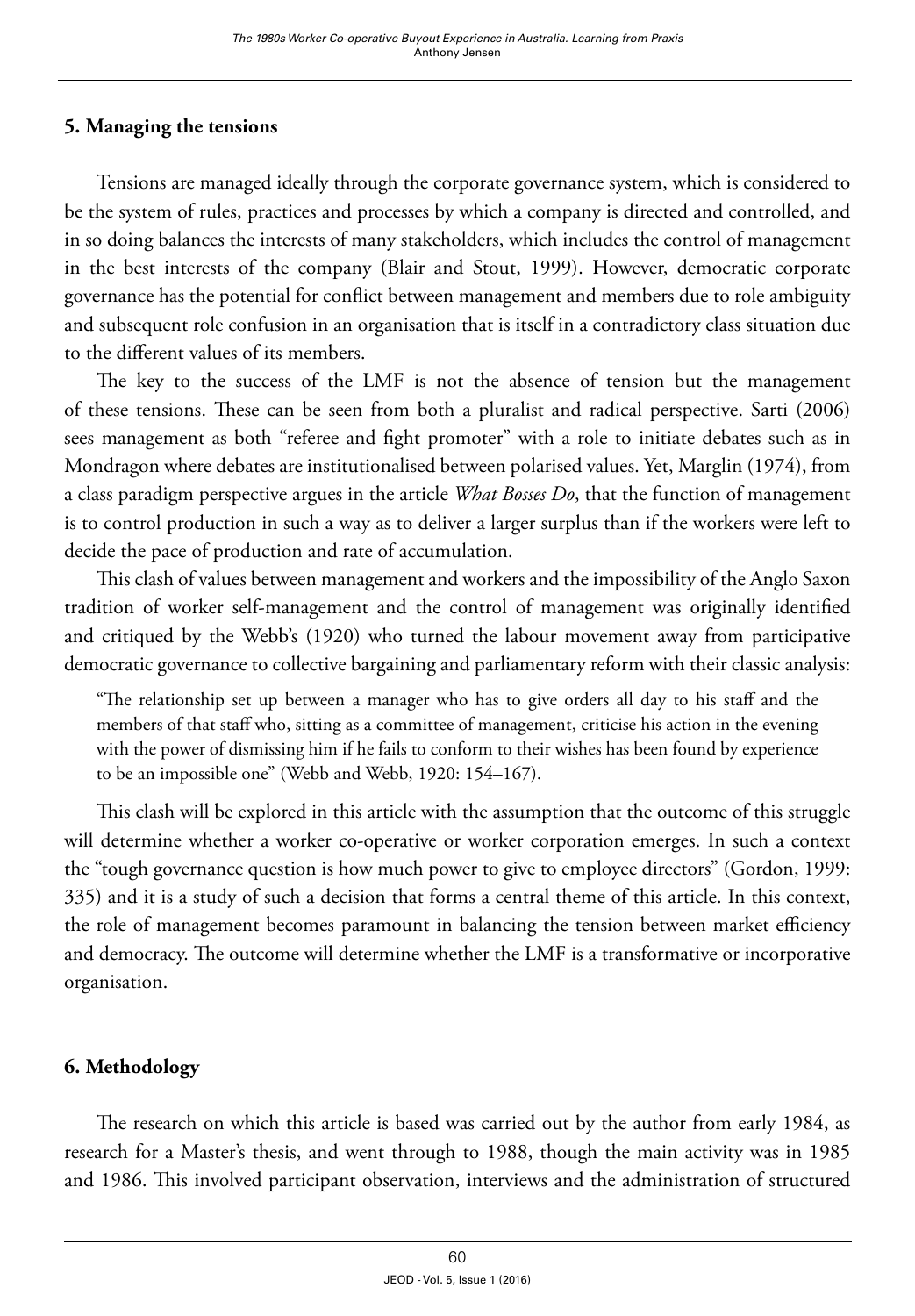questionnaires. It coincided with the state governments worker buyout programme achieving a high degree of success and was gaining the attention of politicians of both sides of the political divide. The firms were contacted again in 1996 to ascertain what was the outcome of this experiment in workplace democracy.

# *6.1. Case study firms*

All the three case studies were management lead worker buyouts. When management learnt that the business was for sale on the open market they sought an alternative solution and approached the New South Wales Government's pilot programme, the Common Ownership Development Agency (CODA)1 , which managed Common Ownership Finance (COF) to assist the employee buyout. COF provided "soft loans" to the business, access to an overdraft facility with the bank and assisted in acquiring bank loans of 5,000 AUD to all employees to invest in business. A brief description of the three cases follows:

- "Firm 1 was a printing firm owned by Spotless Dry Cleaning. It was no longer profitable and had become a victim of the process of corporate rationalizing and divesting poorly performing companies. It was put up for sale. There were 14 workers, which grew to 20 following the buyout. It was unionized by the Printing and Kindred Industry Union, which exhibited solidarity as well as an individualistic master craftsmen culture. The firm took over another printing firm and invested in the purchase of a state-of-the-art fourcolor printing press" (Jensen, 2014: 28).
- "Firm 2 was owned by the Adelaide Steamship Company and was a loss-making manufacturer of supermarket refrigeration equipment. There were initially 60 workers, which grew to 70, and it had a strong union—the Amalgamated Workers Union which exhibited a strong collectivist and solidarity culture. It was put on the market and the workers feared for their jobs" (Jensen, 2014: 28).
- Firm 3 was a firm of twenty-two people, an electrical motor repair and service company whereby workers in company vans visited factories to conduct maintenance. It was a privately owned company with the owner retiring and was to be sold as a loss making concern. It was serviced by the highly individualist Electrical Trades Union. Ambitious management embarked on entrepreneurial ventures, which created losses and conflict (Jensen, 1988).

The research on these three case study firms was carried out over a period of four years and began after they had been the subject of a management lead worker buyout and had passed through the start-up "honey moon" phase of enthusiastic camaraderie and primitive participative democracy

Due to worker co-operatives being omitted from the 1923 New South Wales Co-operative Act, it was not possible to register a worker co-operative and the name of the New South Wales Co-operative Development Agency had to be changed to Common Ownership Development Agency, and the finance arm was called Common Ownership Finance (COF).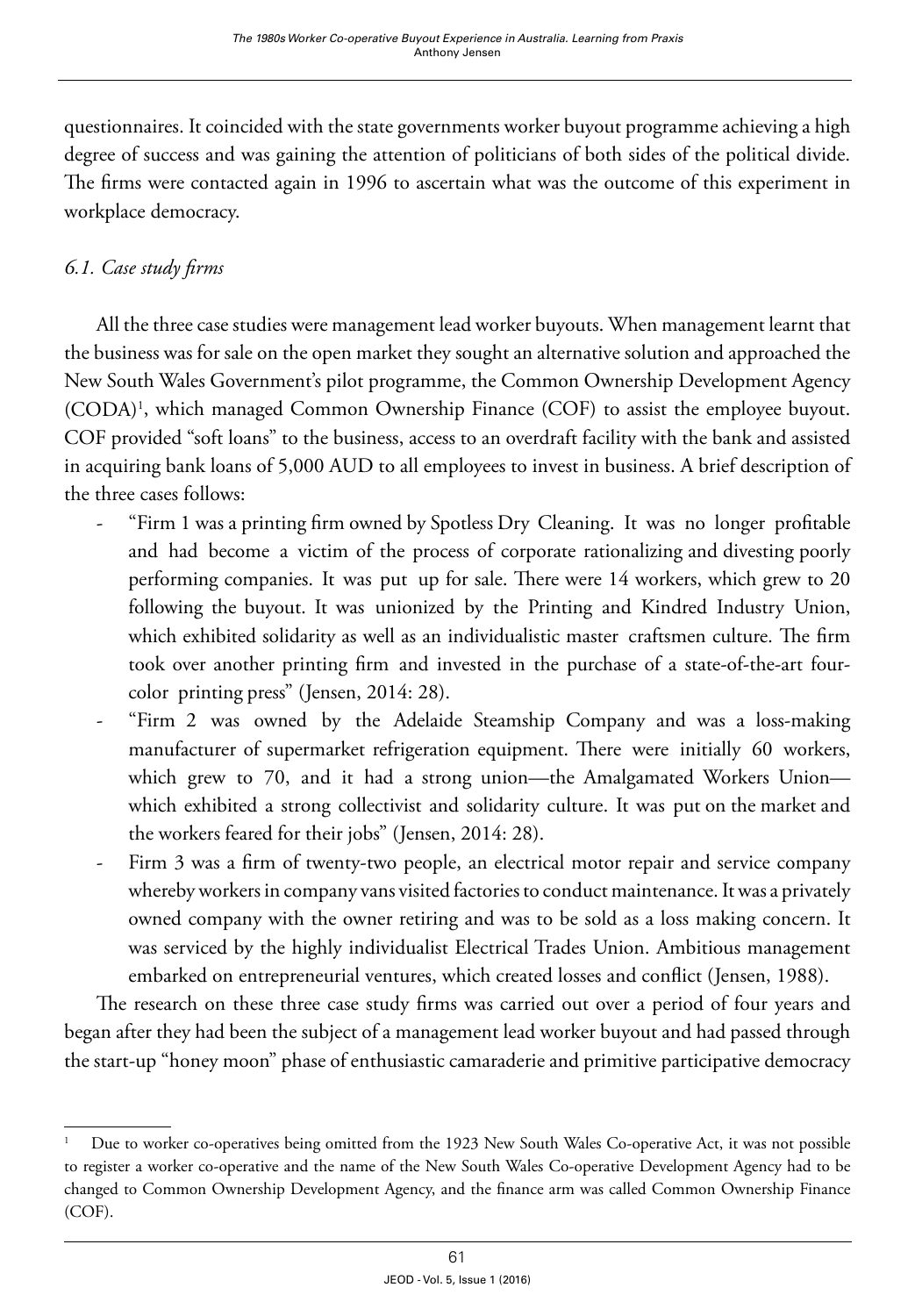and had entered the conflict phase. All members including management had an equal shareholding. The general manager had a seat on the board together with elected members. The businesses had been inefficient, moribund and loss-making before the buyout and two were seen as a liability by their owners.

The research was conducted in the classic "conflict phase" of early maturity, as management, through the unitarist lens, exercised its managerial prerogatives to implement strategies to increase sales, in the face of worker resistance, which can be viewed through their co-operative solidarity lens, and reduce costs to bring about a return to a profitable state. This resulted in a period of intense debate over policy and a class polarisation between blue collar workers in conflict with management, described by Russell, Hochner and Perry (1979: 340) as "an uneasy tension between workplace hierarchy and democratic participation".

Firm 1 and Firm 2 were firms which found that they had discordant cultures only after the buyout— this was reflected by the workers in the survey where 79 per cent of workers believed that there were a number of different groups operating within the organisation and 57 per cent believed that there was a genuine difference in interest between different groups of workers, and finally 70 per cent believed that there was a destructive "them/us" culture in the firm. This article records this deepening debate about values as to how the firms will be run either as commercially pragmatic LMFs or on the other hand transformative organisations managed in special ways and describes the final resolution of this debate and indeed power play from the perspective of a mutualising process described by Won and Jang (2015).

# *6.2 Research design*

A case study approach was chosen to study these three firms, using a mixed methodology of participant observation, semi structured interviews, and a structured questionnaire survey administered to workers in the firms. The case study approach was chosen as it enables a broad holistic approach to be taken in order to explore the complex web of internal relations. The method allowed for the cross-referencing of the data as well as allowing a longitudinal study over a number of years in which the dynamics and changes of worker ownership could be observed. The author was a participant observer by working in All Graphics for eighteen months during which time a journal was kept of conversations, meetings and observations. These case studies were chosen as they were geographically accessible, they were all based on the same legal/financial model and they were considered good examples of industrial worker owned firms.

# 6.2.1 Semi structured interviews

Managers of the three co-operatives were interviewed a number of times and the interviews recorded. Group interviews were also conducted with the workers by receiving access in meeting rooms during luncheon periods. Other interviews were conducted with officials in some of the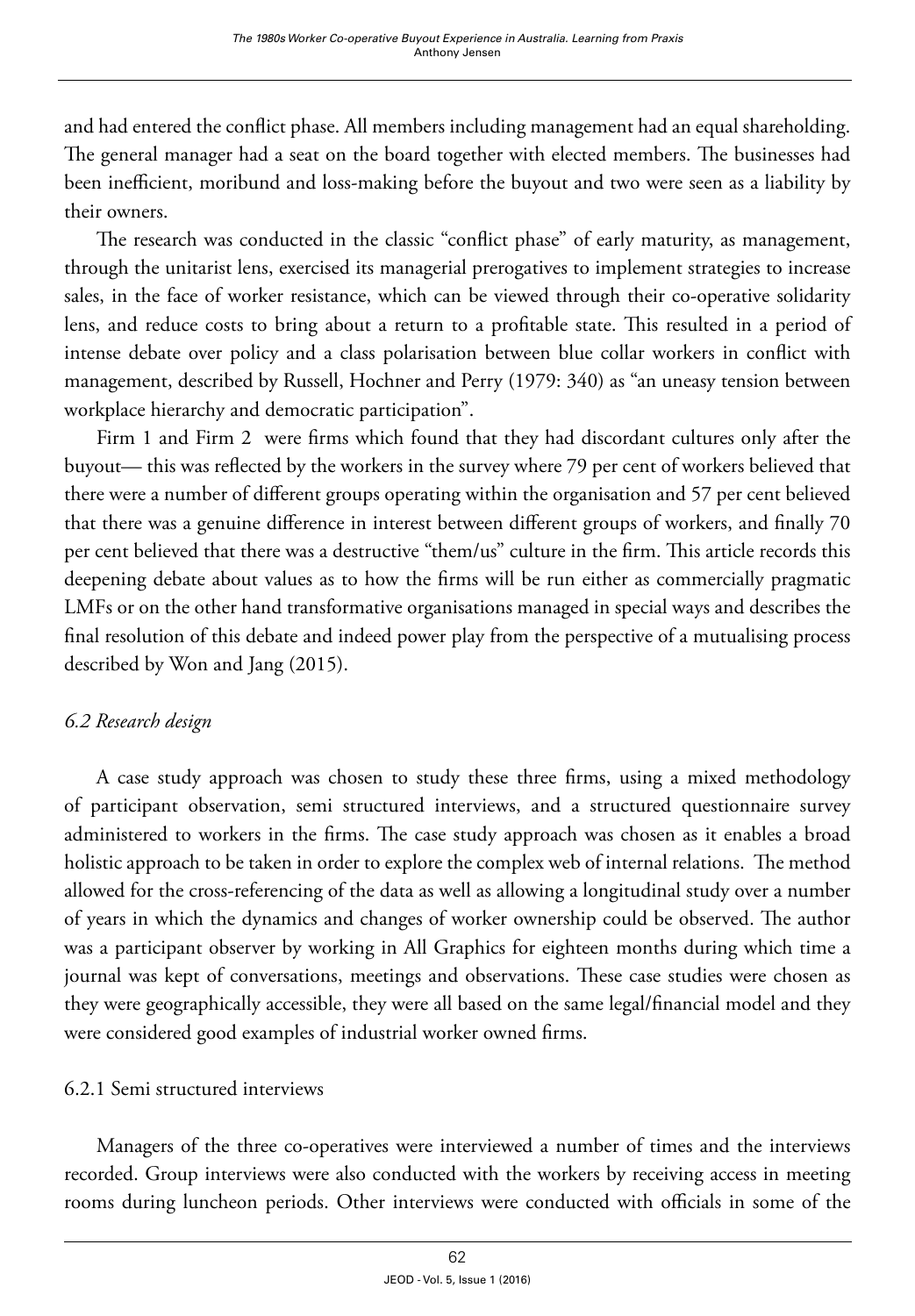relevant trade unions namely the Printing and Kindred Industries Union, and the Australian Metal Workers Union plus the Labour Council of New South Wales as well as the New South Worker Co-operative Programme.

# 6.2.2 The survey: structured questionnaire

Approximately 25 questionnaires were distributed to employees in each of the three companies totalling a potential survey population of 75 employees. Response rates varied between the firms but where generally quite high—48 questionnaires were returned representing 64 per cent of those distributed. The analysis of the surveys was used to triangulate the interview and participant observation data. Due to the small size of the survey, averages were used to analyse the data and the conclusions drawn can be only tentative,

# 6.2.3 Participant observation

The author was an employee of a worker co-operative for three years as well as conducting research as a participant observer. The author also mixed socially with his workmates. The research was conducted through the recording of conversations, meetings and incidents in a diary. Interviews were conducted and focus groups were held.

# **7. Results**

In the most radical experiment in worker self-management in Australia's history the interest was how far the CODA firms were able to introduce worker democratic governance known as selfmanagement in the presence of the "market's demand for managerial efficiency" (Westenholtz, 1986: 148). The historical role and great experiment in distributive justice for the Australian worker has been via centralized and institutionalised representative collective bargaining by the Australian Council Trade Unions, in a tariff protected corporatist economy, whereby jobs were preserved and a basic wage was institutionalised. This has been eroded since the 1970s with the dismantling of tariffs and weakened by the introduction of enterprise level bargaining by the trade unions. In this process the worker has no rights to information, to profits or to decision making. Pixley summed up this conundrum:

"There was no tradition of worker co-operatives in Australia. The co-operative concepts were unknown here and if the N.S.W. programme was to achieve its aim these concepts had to be learnt and translated into practice" (Pixley, 1985: 3).

A radically new governance structure of organisation and democratic control was proposed based on one member one vote exercised at general meetings. The board of directors was elected annually and appoints the managers who are to be responsible to the members through the board.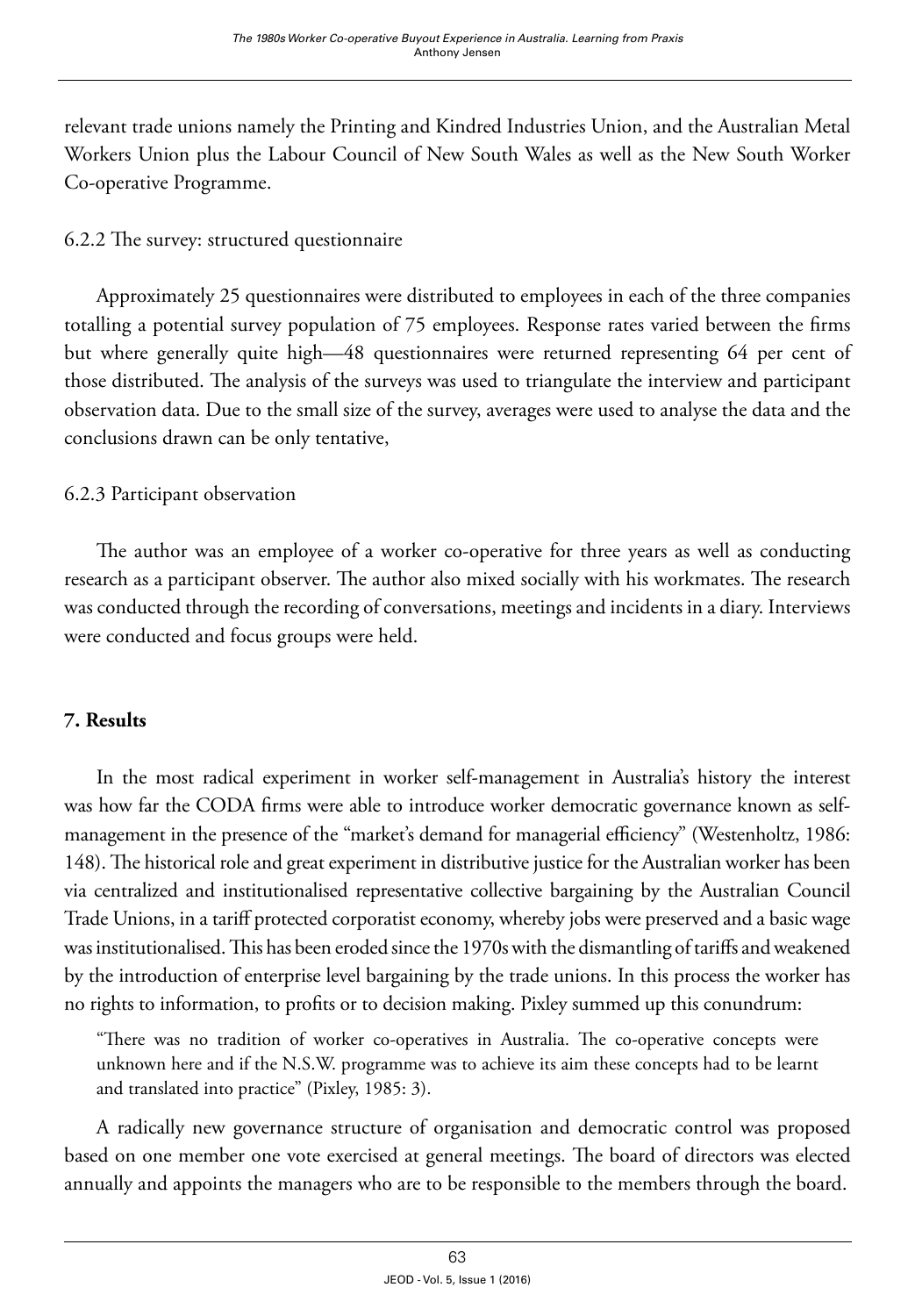A works council was elected by all workers and was to meet monthly with managers to negotiate on working conditions. Quality circles were seen as a participative process on the shop floor. Managerial prerogatives were curtailed by the restriction on the dismissal of employees, which needed to be referred to a general meeting.

# *7.1 Management and the mutualising process*

These worker buyouts were management lead. One of the features of governance in a worker co-operative is the control of management, by the members, which CODA described as the subordination of "the rights of capital to the rights of labour" (CODA, 1984: 6). In these case studies democratic governance came up against managerial rationalism and prerogatives as management set about to instil a new work ethic and financial responsibility to deliver a profitable situation. This was described by a manager who espoused this model:

"*It's democracy, but not democracy. You cannot expect them to understand certain things, they never will. You have to set the agenda and get minds working. Don't let democracy run riot as management runs the show"* (Interview Manager Firm 1).

This tension over the way the worker co-operative was to be managed, namely in a conventional way or a "special way" was highlighted by the contrasting perspectives of a worker director and the manager at Firm 1 over the values underpinning the management of work versus the selfmanagement at work.

The manager stated: *"They stay too long at the pub. They let themselves down"* (Interview Manager Firm 1). However, the worker director stated: "*We are a team. We have been together for a few years and know each other's private lives. We cover each other. We like drinking at lunchtime. If there is no work we stay in the pub. But we won't let it affect production schedules. We are tradesmen and know what we are doing. I don't know of anyone in the printing industry who doesn't like a drink*" (Interview Worker Firm1).

Here workers are challenging the strident unitarist ethos of managerialism by endeavouring to manage themselves responsibly in a special way reflecting solidarity, self-determination and selfmanagement and the difference between their values, which symbolise the transformative model, and their values of management espoused by the incorporative model.

It was in the context to establish a genuine community that there was a struggle to implement changes to the firm's culture to bring about a return to profitability. For management this meant laying off the most vocal workers seen by them as troublemakers but in reality were expressing the oppositional labour values of solidarity, equality and putting people first. The justice of the due process method was the subject of bitter debate. Won and Jang aptly describe this process from their research:

"We find mutualisation is fundamental change for not only ownership and governance but also organisational structure and business strategy. By unexpected changes, the organisation was changed to a new form by chaos and conflict" (Won and Jang, 2015: 2).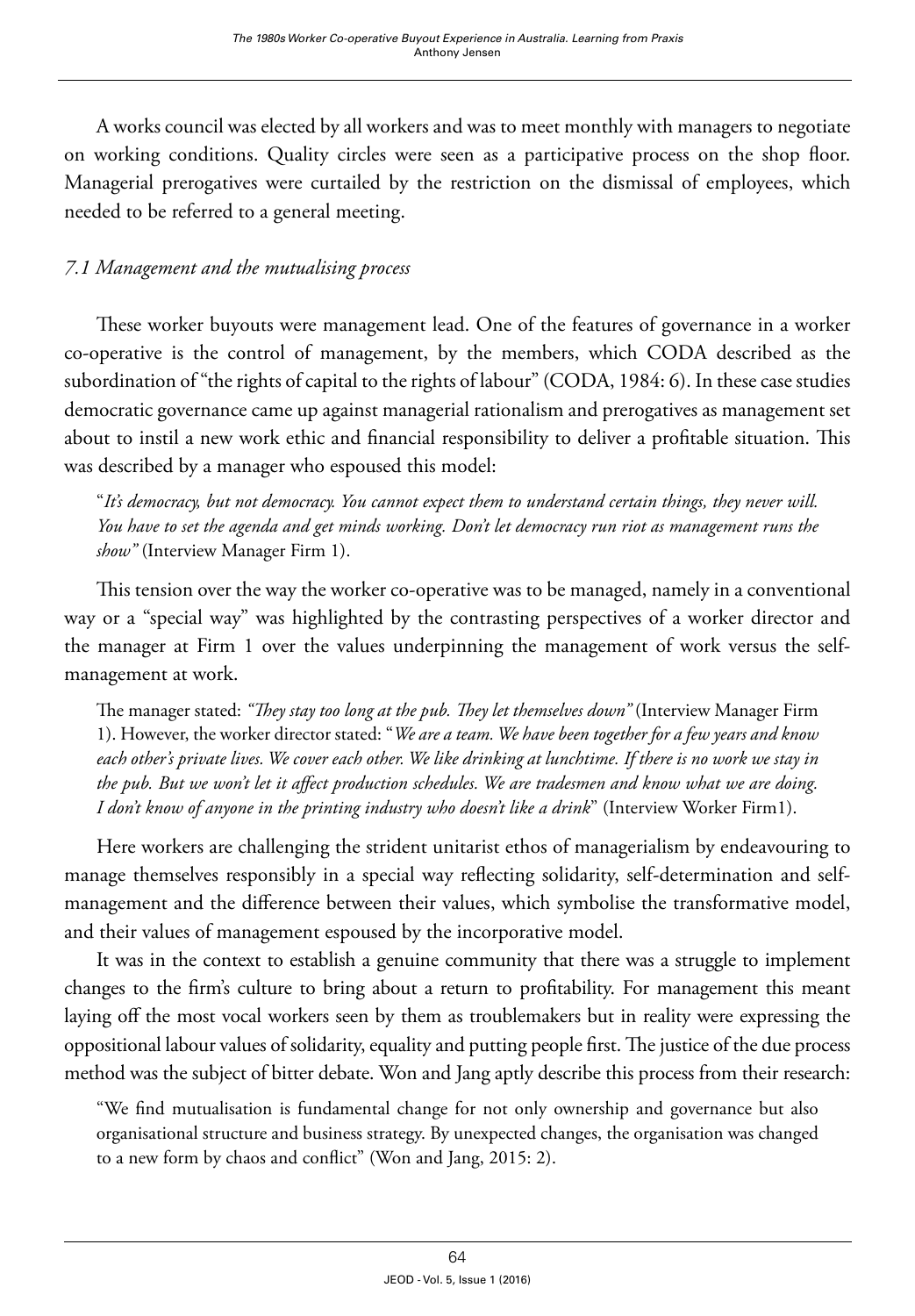This degree, resolution of this tension and final outcome was mediated by the management style. The three worker owned firms had three different style of general manager. At Firm 2 the general manager was deeply embedded in the labour movement. He was a supporter of the Australian Metal Trades Union and insisted the company paid the union dues resulting in 100 per cent membership—management included. He defined Common Ownership in a Fabian newsletter (Thompson, 1986: n.a.) as:

"An alternative socio-economic strategy based on the transfer of investment control from corporate domination to the worker and the change of economic decision making to democratic controlled management".

# And

"This was a bottom up micro economic strategy in which employees can produce co-operatively and they can decide the best way to produce and how much to produce in a democratically planned economy".

However when trading was disrupted by the loss of a major account, due to an incident not of their making, the company had to be restructured which involved taking the opportunity to lay workers off. The company went into a conflict stage as described by the manager before resolution phase:

*"Those who came over best were the most difficult to deal with. They are not educated to what's important. The tail wagging the dog. They don't like the executioner, as the company is a society. But we came out lean and mean. We made hard decisions and are now very profitable. They didn't know who was next but had rights of appeal if they were genuine. There were drug pushers—all sorts of riff raf. But I had to consider the survival of the business"* (Interview Manager Firm 2).

The CEO at the strongly unionised Firm 2 summed up the struggle of the three mangers to introduce new work practices:

"*You need strong management but it is not respected. If you don't take hard decisions you don't get products off the ground. Management must be tough or you let the workers council get away with too much. They are narrow minded and ignorant. One person digs his heels in and gets a band of supporters. Management must be allowed to manage"* (Interview Manager Firm 2).

Firm 2 on the other hand was run by an anti-unionist autocratic manager who also went about implementing a unitarist culture in a paternalistic manner. He stated:

*"I am an autocrat though I must admit that common ownership has moderated my attitudes. Employee ownership is like bringing up a family you have to scold, discipline and encourage. Unless I went around every morning and got everyone started this place would never get going"* (Interview Manager Firm1).

In Firm 3 conversely the manager had a pluralist participative style, which while more in tune with a worker owned company failed to resolve conflict. He described his role as follows:

*"There is a need for authority. Human nature won't take responsibility. My job is to develop people more to be responsible for their own actions to enable them to go home with greater satisfaction. My prime*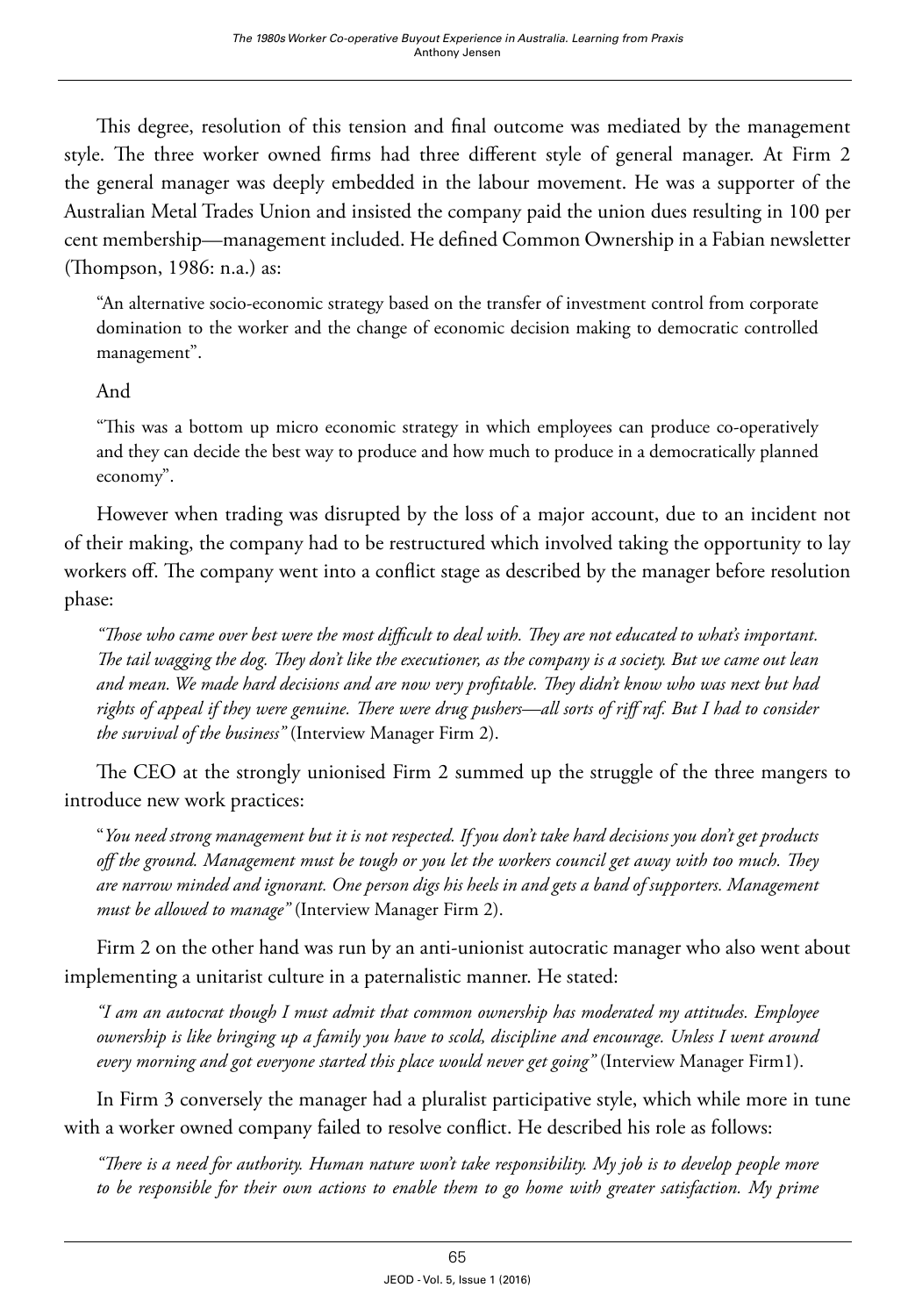responsibility is to create the environment for people to extend themselves, show their skills. Your ego can't *get in the way. If you think you must make all the decisions you lose"* (Interview Manager Firm 3).

And later in the resolution phase a manager described the failure of management to control production and the ability of workers to resist speeding up the labour process in an unionised factory.

*"I'm the severest critic of management. We should be making AUD 500,000 instead of 350,000 AUD on a turnover of 6 million AUD. It's because of the bloody mindedness of the workers and the management inertia we inherited. We are much more productive. It was obscene what went on before. Old habits diehard"* (Interview Manager Firm 2).

These views of the struggle by the blue-collar workers and management over the labour process reflected Marglin's (1974) argument that the social function of hierarchical work is not technical efficiency but accumulation. Here it can be interpreted that workers were being socialised into a new paradigm of more intensive and stressful work in order to ensure the success of the business in a competitive market that involved financial accountability that they had not previously experienced.

# *7.2 Network governance: everyone works and everyone manages*

These statements of management position defined the tension between the governance system, inhabited by the worker members, and management, which it was supposed to control, and hence the type of worker co-operative that would result—transformational or incorporative: Clarke describes this tension in the worker owned firm:

"Contradictions and tensions are central to their existence as hybrid organisations attempting to carve out a place between capitalism and state socialism" (Clarke 1984: 99).

This tension is now explored examining worker influence at different levels of the firm using Westenholtz's (1986) paradigm. This enabled a constructive analysis to be made of how far these firms were able to extend democratic worker self-management to all levels of the firm in a network governance model in the presence of authoritarian hierarchy. Table 2 shows that worker influence, as reflected by a composite of the three firms, was low at the board level where only 12 per cent of all workers believed they had a great deal of influence and 37 per cent believed they had no influence but was high at the shop floor level where 55 per cent believed they had a great deal of influence and only 7.5 per cent believed they had none. This reflected the hierarchical structures of these firms which was not attempted to be changed by the worker buyout and which lead to tension and frustration.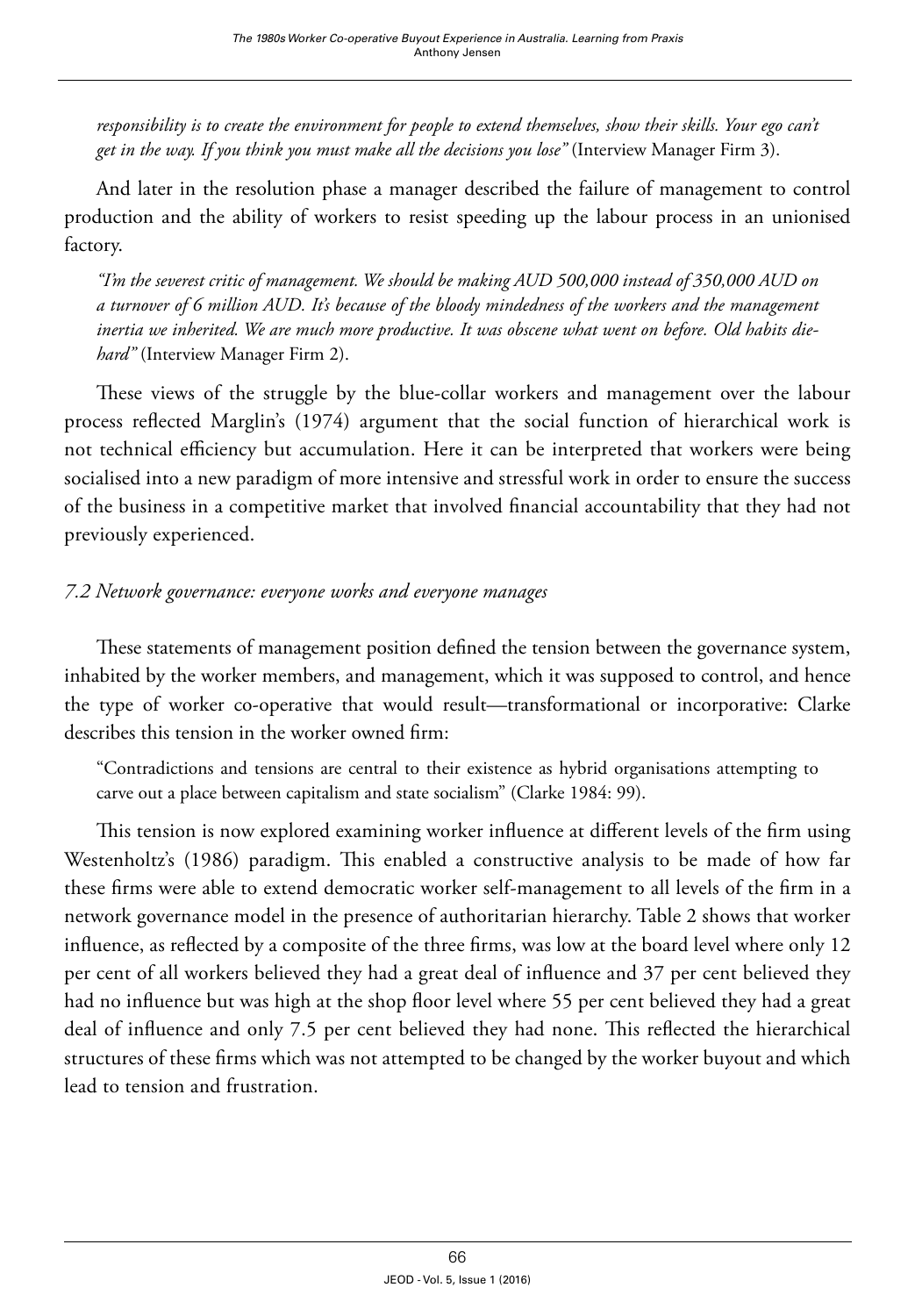|                  | <b>Great deal</b> | Some | Very little | None  | Total |
|------------------|-------------------|------|-------------|-------|-------|
|                  | (%)               | (%)  | (%)         | (9/0) | (9/0) |
| Job level        | 55.0              | 30.0 | 7.5         | 7.5   | 100.0 |
| Department level | 22.5              | 52.5 | 15.0        | 10.0  | 100.0 |
| Board level      | 12.0              | 22.0 | 29.0        | 37.0  | 100.0 |

#### **Table 2. Worker influence at three levels of the firms (N=40)**

### 7.2.1 Democratic governance at the level of the general assembly

The general assembly of all worker-owners was the sovereign body of the co-operative designed to be the venue to inform worker members of the progress of the business, to debate and share in decision making. Here industrial democracy was a process where there were institutionalised debates on themes such as: efficiency versus participation, homogeneity versus heterogeneity; solidarity and egalitarianism; and authority and power (Greenwood and Santos, 1991).

Due to the economic crisis of the firms it became a venue of conflict to scrutinize and confront management which was pursuing a path of economic rationalism believing managerial prerogatives gave it the final authority for hiring and firing, salaries, the division and allocation of labour, the distribution of surplus and the nature of the product or service.

The frustration with this democratic process was met with hostility by workers as they attempted to "translate voting rights into democratic control" (Robbins, 1982: 11). The frustration was due to deeply held values by 92 per cent of workers who believed that these decisions of major importance should be debated and made collectively. Disputes occurred over company cars, hiring and firing, salaries, the division and allocation of labour, the distribution of surplus, the acquisition of other companies and the nature of the product or service. Workers tried to challenge managerial prerogatives in these areas.

However, the survey illustrated worker disempowerment in that 80 per cent of workers believed that management ran the co-operative while 57 per cent said they were told what to do. This reflects the views of Eccles who summed up the experience at Kirkby Manufacturing in England: "the issues of control and accountability has been at the heart of the problem faced by the co-operative when trying to modify its performance" (Eccles, 1979: 161).

This tension was exhibited at the quarterly general assembly, which became the scene of the playing out of a power struggle between management and workers in which management controlled the flow of information. For example, a manager at Firm 1 stated that not all information was being given to the workers: "*We have more fat in the balance sheet but we won't tell them"* (Interview Manager Firm 1). At one stage workers considered voting to remove the general manager in Firm 1 and Firm 2, but finally through lack of confidence deferred to the superior skill and expertise of management.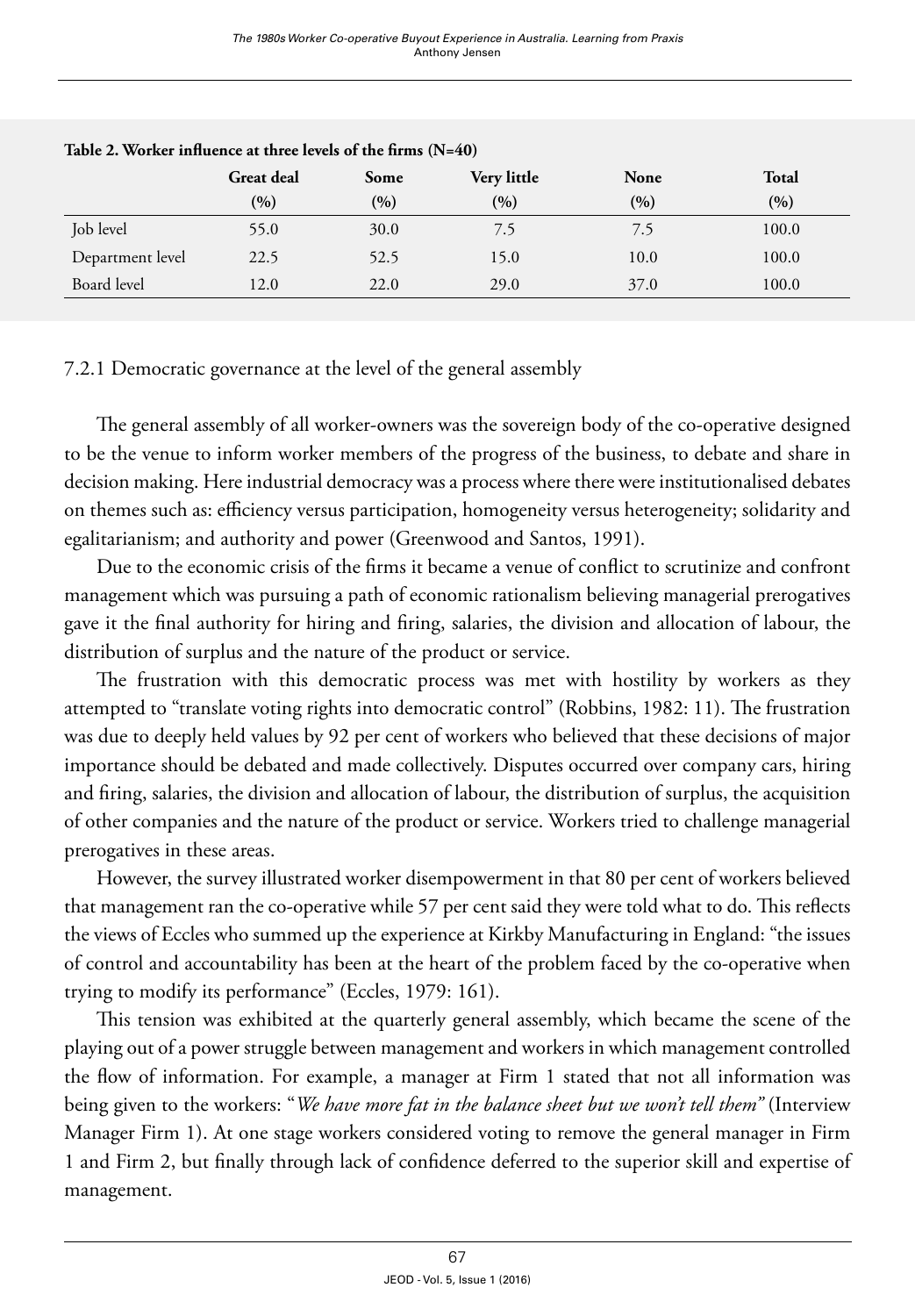# 7.2.2 Worker self governance and autonomy on the job

In contrast it was on the shop floor that the experiment in worker self-management demonstrated its greatest positive impacts as workers experienced autonomy and discretion at work. Some 55 per cent of workers surveyed confirmed that they had a great deal of influence at job level and another 30 per cent said they had some influence while 36 per cent of white collar workers and 38.5 per cent of blue collar workers declared that they were satisfied with the amount of control in their job. Workers demonstrated, despite the acrimony, that they could manage themselves and their work and respond to economic imperatives in raising performance. Here their primary goal of job satisfaction was being radically redefined and they were able to demonstrate innovation as well as exert peer pressure on free riding workers to increase performance. One worker at Firm 2 stated that the productivity had gone up 200 per cent and another described how machine time on a process was significantly reduced. At Firm1 the new attitude of worker owners, exhibiting peer pressure on the free riders, was manifested by the printers demanding that machine down time be reduced by greater efficiency from the plate makers upstairs.

It was on the shop floor that workers found this model of worker participation a success: 61 per cent of Firm 1 workers, 80 per cent of Firm 2 workers, and 63 per cent of Firm 3 workers rated these firms as "a good place to work" and 73 per cent across all firms said job satisfaction had increased. This added evidence to the argument that worker satisfaction and worker autonomy are linked.

# *7.3 Indirect democracy*

At the firm level, there were indirect governance mechanisms. Worker-owners elected the board to represent them and the board elected the manager. The three firms also had elected works councils, a foreign institution in Australia of which workers did not have experience.

# 7.3.1 The board

The board of directors was designed to be the key mechanism of representative democracy that had the responsibility of developing company strategy and directing management. Workers elected directors, as a counter to management, who were responsible for the interests of labour on the shop floor as well as the co-operatives profitability. This was a very difficult dual governance role for workers, as this mechanism did not act as an institution for increasing worker power and influence. The result was that workers were unable to get their preferences heard. A worker-director commenting after a board meeting dominated by the general manager stated: *"That meeting was long on profits, short on humanity"* (Interview Worker Director Firm 1) reflecting the comments of a manager who stated: *"It's business first, second and third"* (Interview Manager Firm1). This demonstrated again the contradictory tensions within the firm between the "employees wish for democratic management" and "the market's demand for efficient management" (Westenholtz, 1986: 149).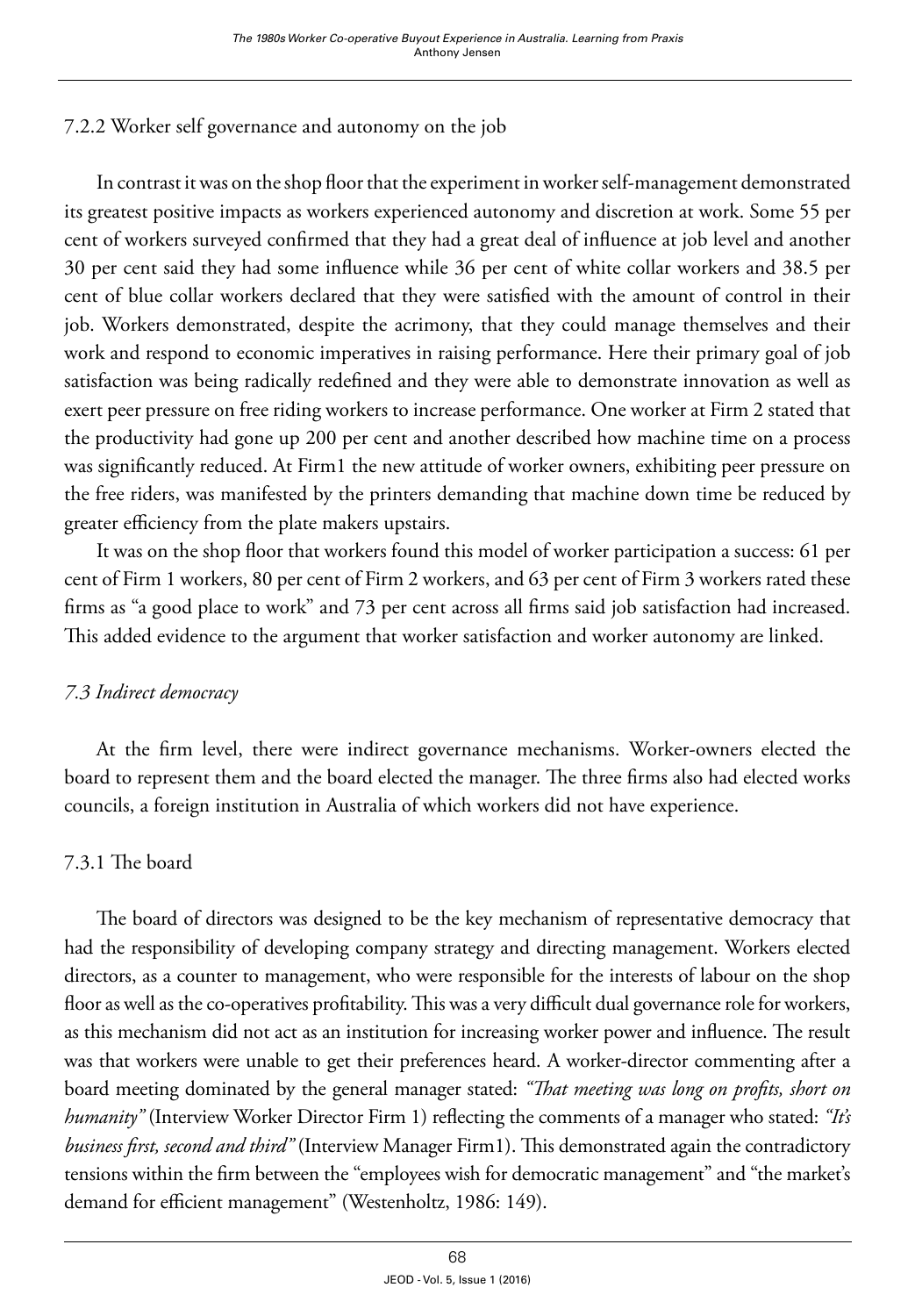The lack of influence at board level compared to job level and department level was demonstrated in Table 2 where only 12 per cent of workers felt that they had a great deal of influence at board level and 66 per cent of the workers said that they felt they had very little or no influence at board level.

But managers perceived that workers were not commercially astute enough to act as competent directors and make sound commercial decisions concerning their working class colleagues and employed strategies to circumvent worker power.

Outside consultants were brought in as directors to strengthen board decision making. The continued sense of manipulation of the workers by management was reinforced by the comment of a manager at Firm 1: "*John (the consultant to the board) has been invaluable. He has shown me how to get things through (board) meetings*" (Interview Manager Firm 1).

Again, there were tensions born out of a manager's paternalistic view that the worker owners needed their direction: *"They are a bunch of ordinary guys who have been given the opportunity to own their own business"* (Interview Manager Firm 1).

# 7.3.2 The works councils

The elected works council was seen as too powerful in Firm 2 where there was 100 per cent unionism in the strong left wing Australian Metal Workers Union. It was ineffectual with a poorly understood role in Firm 1 with ambivalent unionism while in Firm 3 it was irrelevant reflecting the disinterest in unionisation emerging from the individualist nature of self-directed electricians. With workers failure to assert their perceived rights in the assembly, governance on the shop floor again saw democratic and cultural imperatives in conflict with market demands. The worker attitude survey disclosed that 85 per cent of workers felt that they had high influence at shop floor, with 55 per cent feeling they had a great deal of influence.

This was channelled through the institution of the works council at Firm 2, which had a strong collectivist culture. However, it was poorly understood and developed at the other two firms and tension at Firm 1 was exhibited in individualist opposition to management with go-slow periods as workers demonstrated their partial control over the labour process. Not accustomed to works councils, solidarity through work slowdowns was an important mechanism by which workers in the conflict prone co-operative could oppose management, but this again was broken down by the dismissal and removal of outspoken opponents and management working overtime when workers walked off the job. The management, in this situation, then resorted to social control as they went about *"getting rid of the bad apples"* and *"clearing out the dead wood"* (Interview Manager Firm 2).

The survey showed a deep frustration with the democratic process in that 43 per cent of workers wanted to participate more in the decisions that affected their work and the company while only 17 per cent did not want any more participation. These figures portrayed a situation where a managerial elite co-existed with a worker's desire to participate in major decisions and there was a struggle to translate ownership rights into democratic control over management.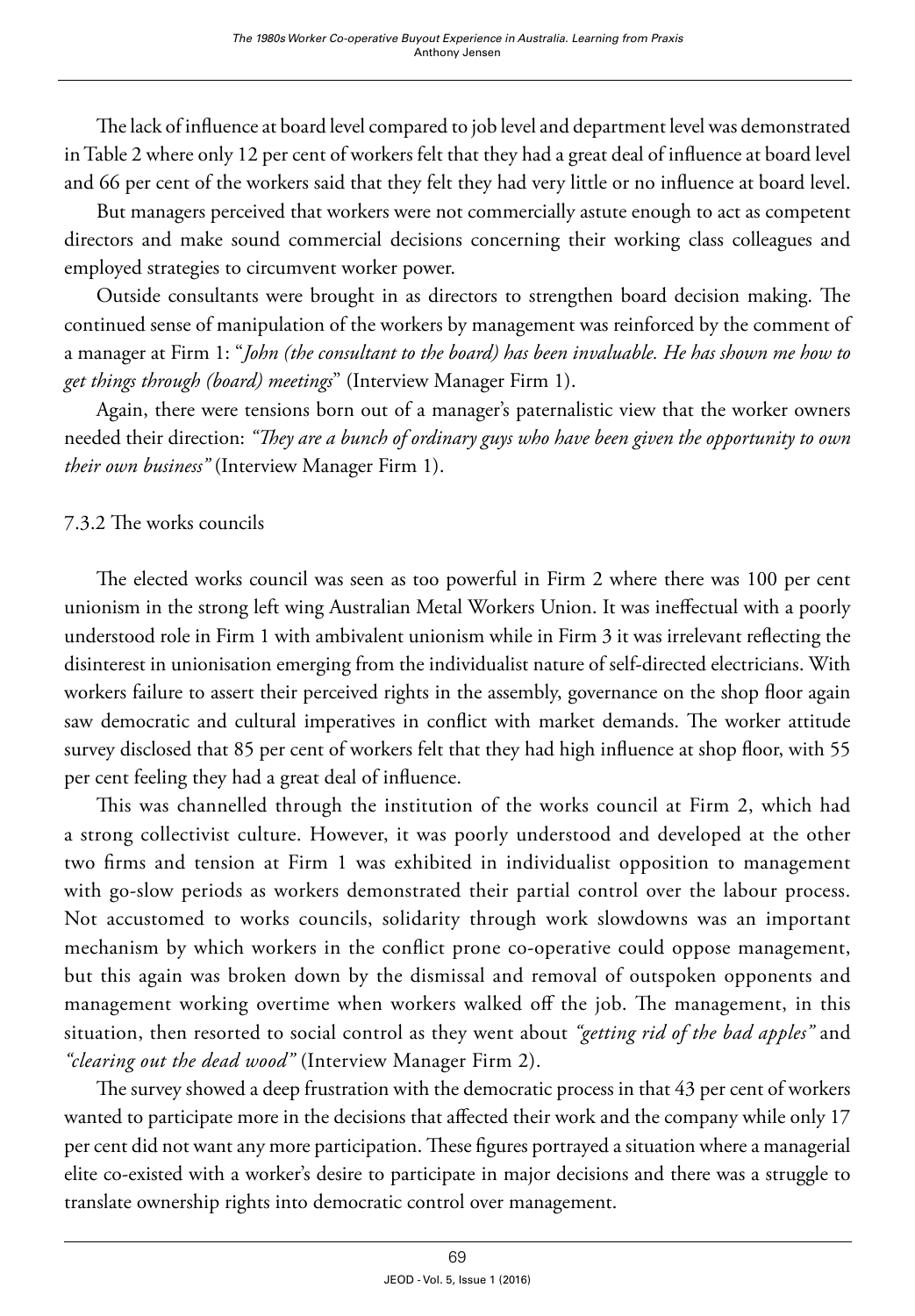This conflict was a result of a lack of clarity in the process of setting up the co-operative. One manager commented: "*It is easy to set up an employee owned company, what is difficult is to get everyone to agree on what they want out of it"* (Interview Manager Firm1).

In reality, the workers and managers had differences in the way they perceived job security. Management saw the buyout as the beginning of a struggle to make the firm as profitable as possible, cutting costs, expanding sales and increasing productivity and investment to secure the company's future in a niche market in a very competitive market place. As one manager commented; *"The good news is we made 370,000 AUD, the bad news is we could have made 500,000"* (Interview Manager Firm 2).

The workers on the other hand saw the buyout as an end in itself where securing ownership also was supposed to secure their jobs. Here the systemic goals of the organisation and personal goals of the worker owners conflicted with the financial goals of management. The priorities of workers were firstly job satisfaction, then job security, profits and finally a say in running their own business. Some believed managers to be "greedy" in their drive for profits. Greenwood and Santos (1991: 147) describe this process of conflict and resolution at Fagor (Mondragon) and how through a process of industrial democracy compromises can be made between "practical possibilities and industrial democratic ideals" where there are "sources of criticism and suggestions for alternative courses of action".

### *7.4 Transformation or incorporation*

This experiment in workplace democracy by CODA as a strategy to rescue moribund companies was an economic and social success but politically it raised a number of questions as to whether it offered a "third way", an alternative to the capitalist model or it was a strategy to strengthen the capitalist market system.

While workers were unable to subvert market forces to the democratic aspirations of the worker co-operative they had however worked out an optimal point, a hybrid, between these two contradictory models, which can be seen as both integrating the firm in the market economy but with various degrees of self-direction, reciprocity and fairness.

From an economic aspect, by 1988 the firms arrived at the maturity stage in a sound economic position. In all firms, sales and profits increased significantly. Firm 1 increased its sales from 0.7 to 2.4 million AUD; Firm 2 from 2.8 to 6.2 million AUD; and Firm 3 from 1.8 to 4.1 million AUD. Profits increased at Firm 1 from 66,000 to 120,000 AUD; at Firm 2 from a loss of 60,000 to a profit of 350,000 AUD; and at Firm 3 from a loss of 30,000 to a profit of 150,000 AUD. In accord with this and in line with the incorporative model, share values went up 420% at Firm 1; at Firm 2 their share capital went from 2,500 to 8,000 AUD; and at Firm 3 their share value went from 1.00 to an expected 15.00 AUD per share.

From the social aspect, jobs had been both saved and created. Firm 1 expanded from 14 to 17 employees, Firm 2 from 60 to 70 and Firm 3 from 29 to 60 and. Importantly 89 per cent of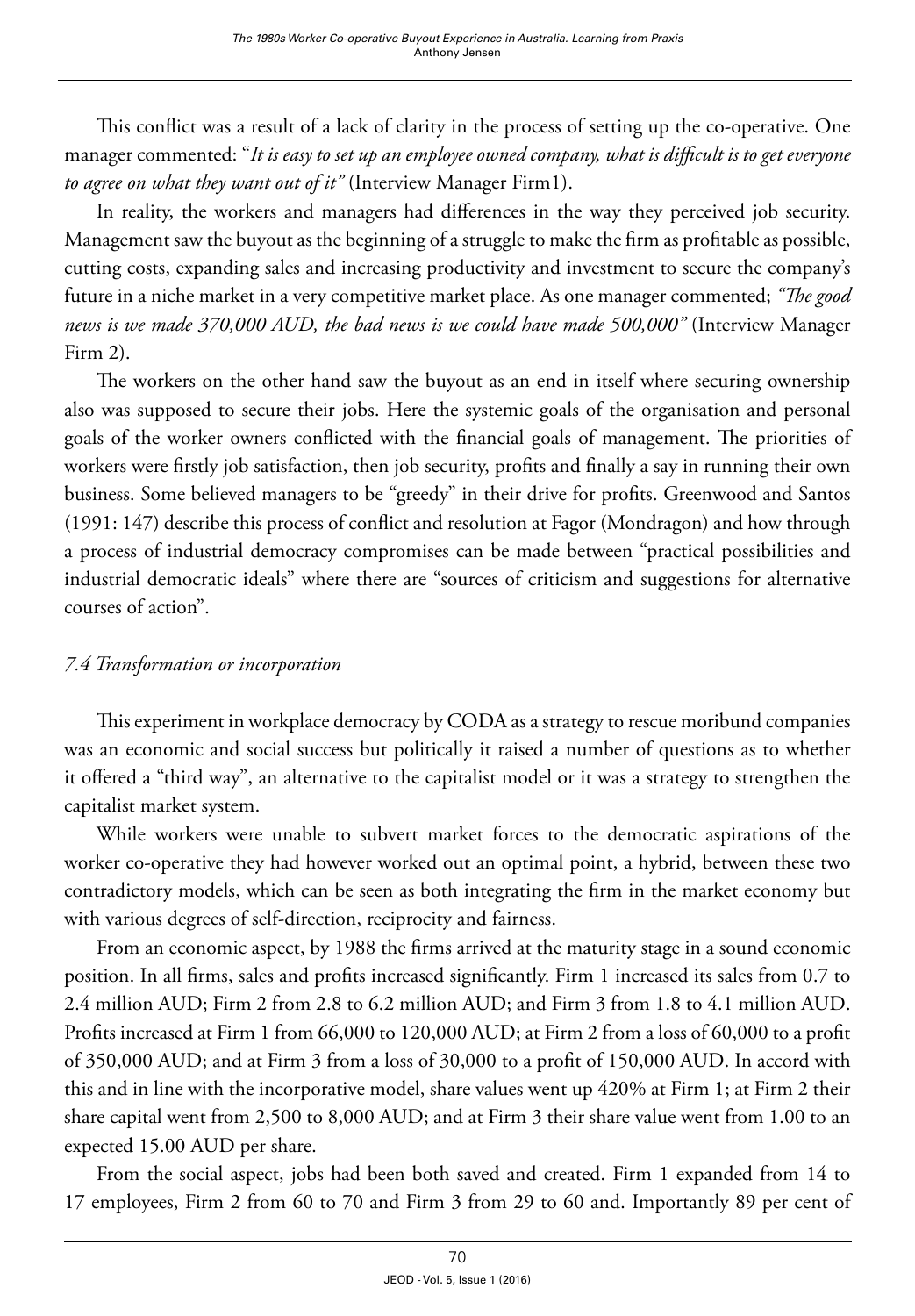workers saw this experiment as a model to improve working life. The firms could be seen to have justified the micro level strategy of CODA in saving jobs, creating new and better jobs in very profitable enterprises, which were carrying out substantial investment programmes at the local level. The companies were more dynamic, winning client acclaim for producing products of outstanding quality at Firm 1 or winning an Australian Design Award for innovation at Firm 3.

From the political perspective by stage three of the life cycle, as Lichtenstein (1986) predicted, the forces of degeneration had set in. The democratic ideal was fading as membership dropped 64 to 35 per cent at Firm1 and from 75 to 40 per cent at Firm 3, while at Firm 2 solidarity and unionist values prevailed with membership falling only from 100 to 85 per cent. Profits increased the companies' share values, which sometimes tripled increasing the value of the membership package of 5,000 shares to 15,000 AUD. This made it difficult for new members to afford to buy into membership. The firms did not increase the percentage of members but did replace some departing members. All these results made the firms "saleable objects" (Putterman (1988) in Sacchetti and Tortia, 2015: 178). and were an incentive for the workers to sell the business, as a former adviser in the program stated: *"to pay off their housing loan and get another job"* (Interview Adviser Firm 2).

In the early 1990s, in the absence of a supporting network with the withdrawal of state support for worker co-operatives and with a corporate legal model that guaranteed a market for their individual shares all businesses were sold by their shareholder workers—structured as a shareholder business they behaved like one. In line with the predictive theoretical model the two companies with the coherent culture did well namely Firm 1 (integrative) and Firm 2 (transformative). Firm 3 with a pluralist culture declined.

Firm 1 workers sold the business, as they believed that newer printing machines were marginalising their product offering. Firm 2 workers sold as they failed to raise capital to re tool their refrigeration making plant. Firm 3 ended as a management buyout when a small number of remaining worker owners acquired the company which by this time was reported as being insolvent.

In summary, moribund businesses had been turned into profitable concerns demonstrating the high motivation, innovativeness, strong leadership and engagement that worker ownership brings to the worker co-operative. Worker ownership is not the absence of tension but the management of tension that these managers accomplished under very difficult circumstances, where the values and aspirations of labour and capital collided. The initial success of the CODA programme reflected what Paton (1989) found that worker buyout success depended on strong leadership, a homogenous workforce and ongoing specialist support. The CODA programme saw Firms 1 and 2 demonstrate the first two characteristics, albeit after a struggle, but had the third factor, ongoing support of the state and labour movement in the form of advice, training and access to finance, removed by Government with the closure of CODA's successor the Worker Enterprise Corporation.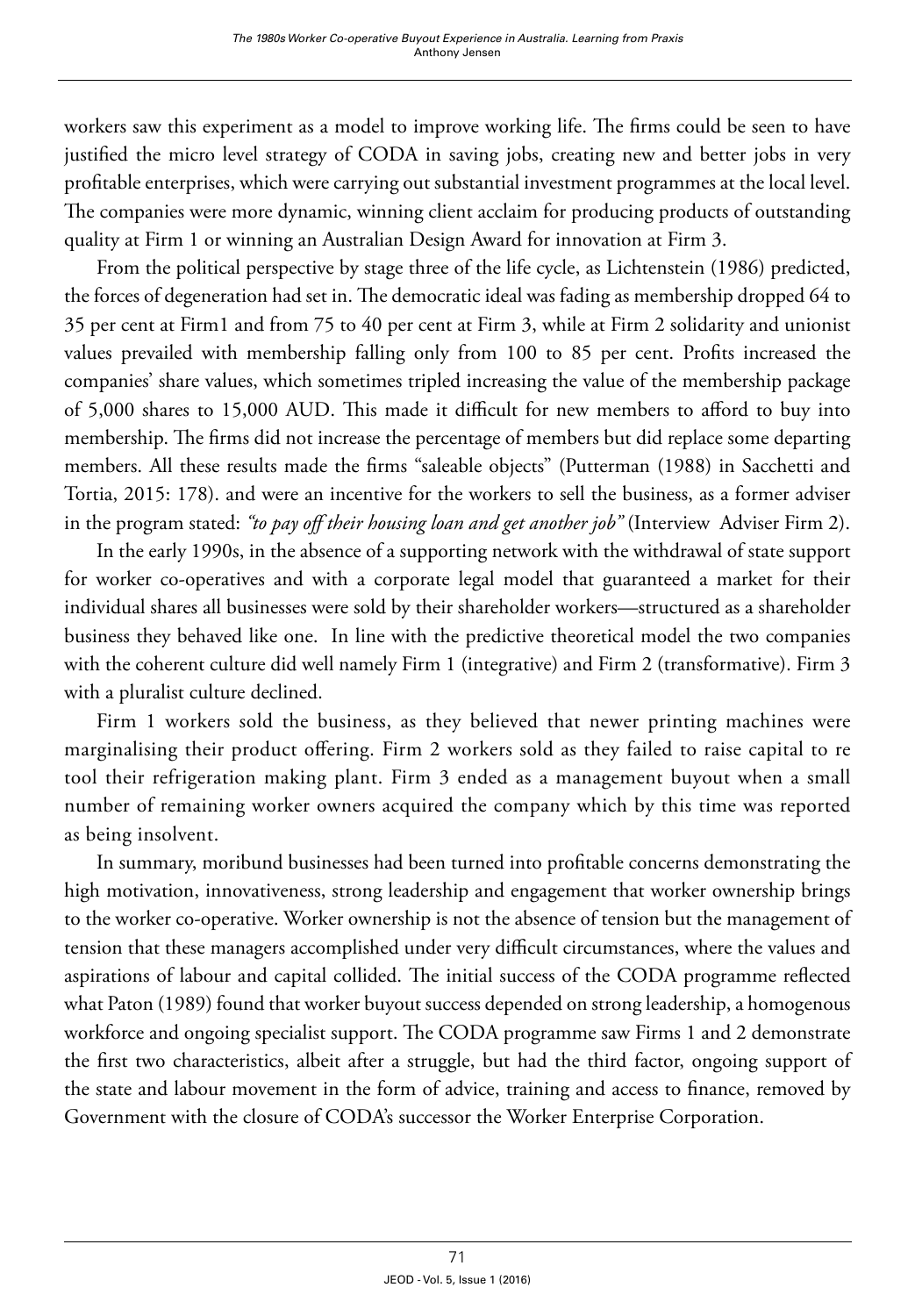# **8. Discussion of Results**

The worker buyouts started with great optimism in stage one of the lifecycle—when the businesses were taken over—exhibiting a belief they could transform its profitability and the nature of work. In stage two after intense debate and tension they emerged as profitable worker owned business, known as worker ownership not worker co-operation (Clarke, 1984). In stage three, demise, the worker owners sold the business and returned them to the private sector in a profitable reconstructed state. We now draw on the six factor theoretical model (Jensen, 2013) to assist us understand the emergence, success and disappearance of these firms in the light of the transformative and integrative tensions which play out and determine the final outcome.

### *8.1 Micro factors*

The forces of degeneration emerged at the micro level resulting in an integrative model of worker ownership, which featured individual ownership, representative democracy and extrinsic satisfaction. Leadership was bureaucratic in the context of a culture underpinned by a class paradigm. The contradictory tension between worker aspirations and the managerialism that predominated was epitomised by one manager's comments: "*Common ownership is like a business transaction, like a share market. It is not a secure job. If this is the attitude we are dead*" (Interview Manager Firm1).

### 8.1.1 Human resource processes

The process of degeneration and integration had its genesis in the tension between conventional management pursuing profit maximisation in the manner of an investor owned firm versus the ideal of the Worker Co-operative programme aspiring for managing the firm in a democratic collectivist way where social relations strive for the ideal of community being effective and holistic in themselves (Rothchild-Witt, 1979). However, this was mediated through conflict into a new hybrid form of organisation where job satisfaction had increased, democratic control was enhanced in the presence of hierarchy and these firms were seen as a good place to work and a way of restructuring employment relations. They were happy workers. The tensions had not become unmanageable.

# 8.1.2 Governance

The objective of the governance architecture was to place managerial control in the hands of the members. The result, which emerged, through conflict however, was a hybrid of representative democracy, shop floor power, works council power sharing in one firm and reduction to a managerial core of owners. There was a sense of frustration with the entrenchment of managerial authority on the one hand and a greater sense of power on the shop floor on the other. There was a desire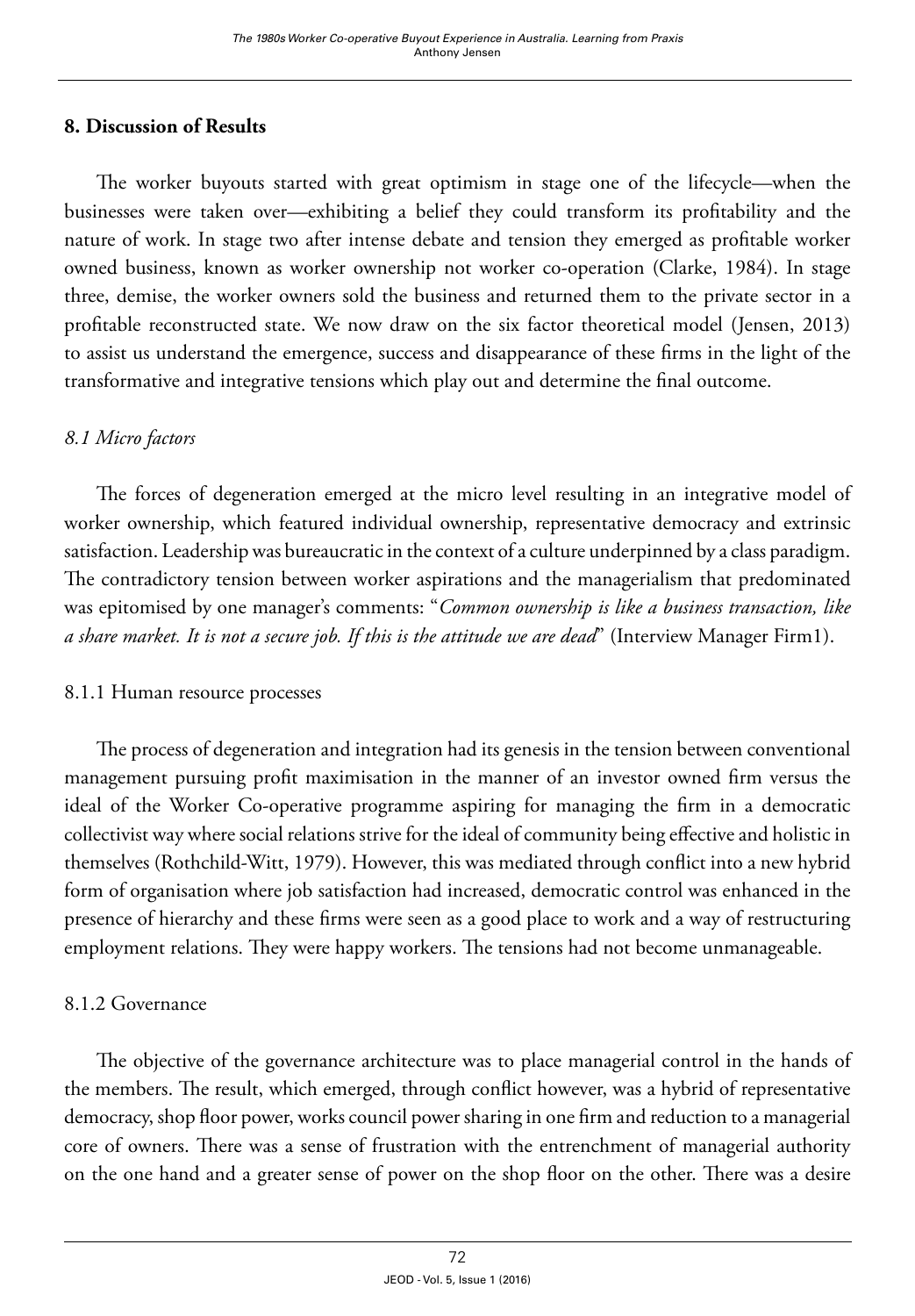of workers to participate more in the management of the enterprise and their own work. The robustness of the governance system and responsibility of management to meet their fiduciary duties was demonstrated in a representative model.

# 8.1.3 Legal structure

Structured as a company the firms behaved as a company. Unable to use the co-operative structure, the CODA chose to use a company limited by shares with the principles of the International Cooperative Alliance written into the Memorandum and Articles of Association to embed co-operative values and deliver the socially and politically transformative model. However, worker members were not socialised with these co-operative principles. As a result, features of the transformative CODA model—such as the formation of a collectivist indivisible reserve and all assets on liquidation to be passed to the community—were rejected by members.

The rise in the share price was an enticement for the worker members to sell the business to realise a profit on their investment. This is in contrast to the original desires of being "mutual benefit coordination mechanisms" for their members protecting participation rights and long-term stability of employment (Sacchetti and Tortia, 2015: 179).

In summary the tension in the human resource processes between shop floor camaraderie and managerialism persisted but the organisations were seen as a good place to work and a model to transform industry. However, the governance structure disappointed some who had aspired to genuine democracy *"employee ownership is oversold"* stated one worker (Interview Worker Firm 2). Finally, the legal corporate ownership structure lead to degeneration due to pecuniary motives dominating: "It became a saleable object" (Sacchetti and Tortia, 2015: 178).

# *8.2 Macro factors*

At the macro level the firms lacked ongoing support, which was seen as crucial by Paton (1989) for survival of worker democratic experiments. The mediated liberal capitalism of the Australian economy with a trade union movement that was incorporated into bargaining arrangements to set legally determined wage structure and conditions was an unfriendly environment. The withdrawal of the state supported Worker Enterprise Corporation was the final act, which brought the experiment down.

# *8.2.1 The Labour Movement*

The labour movement*,* represented by the trade union movement, was confused by the experiment in workplace democracy and the ambiguous class position of worker owners in a worker buyout. It had no experience of a syndicalist or anarchist tradition. The Printing Industry and Kindred Union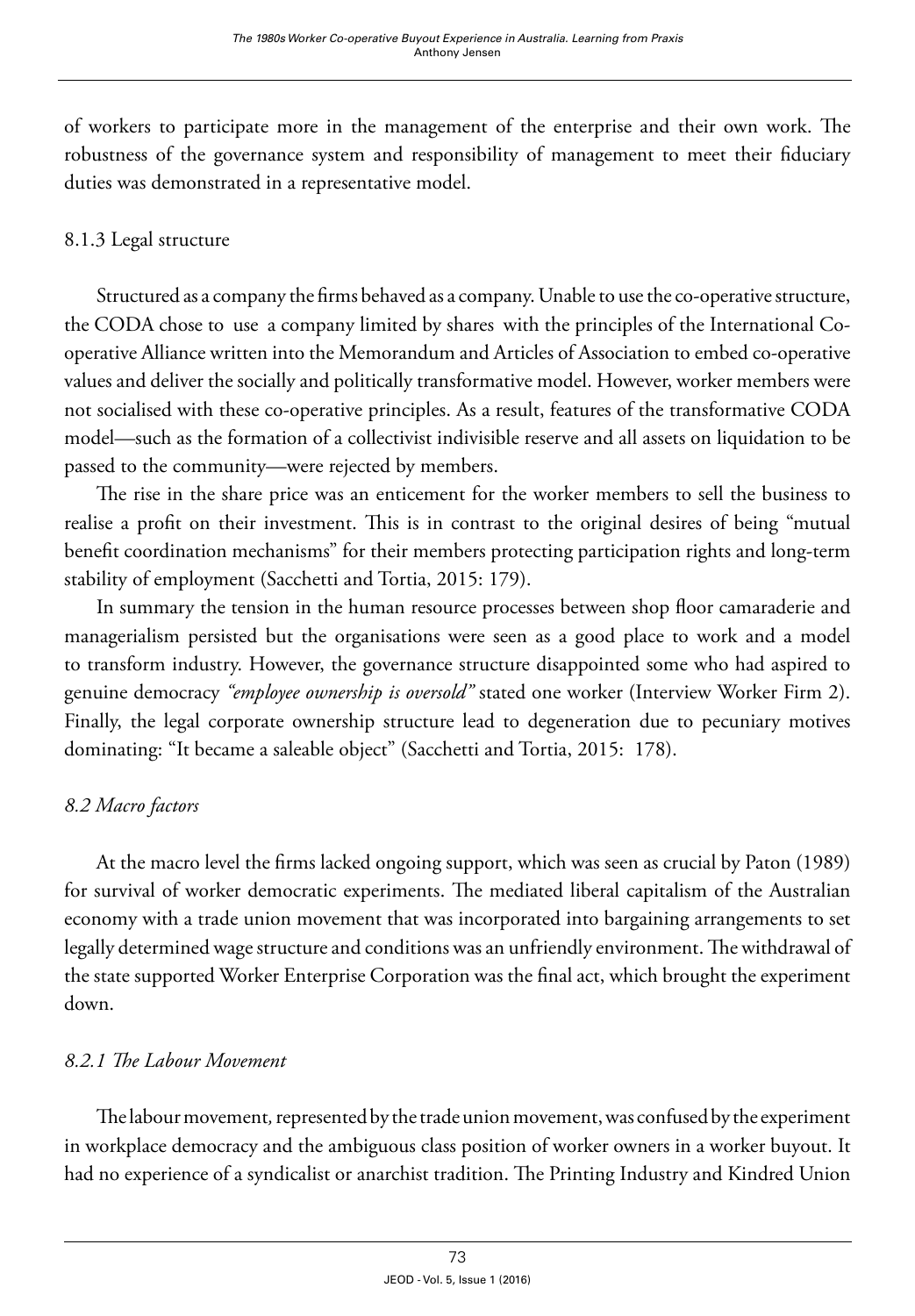(PKIU) craft orientated union took the position that they could not represent the workers who were owners not employees. The Amalgamated Metal Workers Union (AMWU) however in an act of solidarity supported the Firm 2 buyout and workers maintained a high membership of the union. It was their solidarity culture, which created a transformative model based on solidarity, frustrating the desires of management to speed up the labour process, maximise profit and break down the culture. Membership of Firm 2 remained at 80 per cent while the Firm 1 fell to 65 per cent and Firm 3 to 45 per cent. The individualist Electrical Trades Union in Firm 3 was ineffective. The unions played no role in attempting to prevent the sale of the businesses as they did with a worker owned steel company in Western Australia or a trade union operated mine in New South Wales.

# 8.2.2 The market

The liberalisation of the Australian market place, globalisation and the rise of neo liberalism in the form of reduced tariff barriers manifested in the policy direction of sacrificing Australia's manufacturing industries in return for trading off foreign imports in return for the export of Australian iron ore and minerals to China. Manufacturing began to move to Asia as Australia transited from a mediated corporatist state to an unmediated liberal market economy. This changed policy direction from saving Australian companies through supply side responses to one of opening up the country to competition in order to make industry more efficient was an unfriendly environment.

# 8.2.3 The state

The historic intervention of the state to support worker buyouts in New South Wales created ideological tensions amongst politicians of both left and right persuasion. CODA had a special worker buyout fund, COF, managed with support of the NSW Co-operative Federation. This was immediately successful in facilitating worker buyouts as Common Ownership Companies with access to "patient capital".

However, the programme was seen as too commercial (integrative) by the left wing Minister responsible who set up enquiry conducted by a trade union consultancy. This recommended, as worker co-operatives were not known in Australia, that they should be based within the trade union movement—a trade unionist needed to be on the board of directors of worker co-operatives—to prevent degeneration. The name was changed to the Worker Enterprise Corporation signifying a move to the transformative Left Labour model. This saw the co-operative as a potential vehicle for state intervention in the economy in association with trade unions. The support for the programme and rate of formation of worker buyouts virtually ceased.

Without support of the labour movement and access to finance the importance of the state acting as an enabler of worker co-operative formation was demonstrated. Despite the manifestation of the "happy worker" and the positive economic and social impact without CODA or W.E.C., only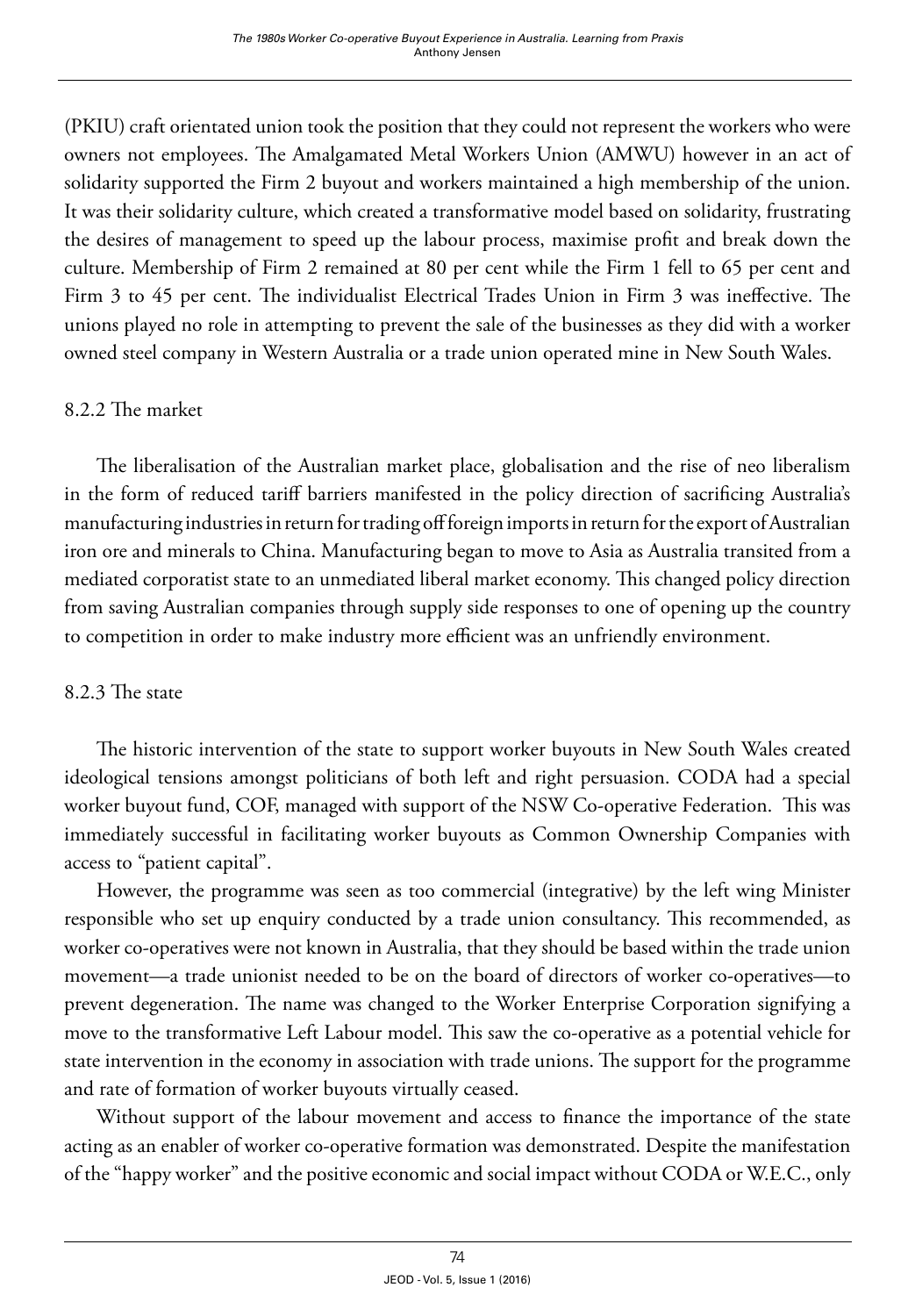two worker co-operative buyouts were formed in the 1990s and the original twenty (approximately) CODA buyouts of the 1980s sold out, degenerated and disappeared- including the three buyouts which are the subject of this study. However politically it is important to give the final word to a worker at Firm 1 who stated, *"The most important thing for us was to be in charge of our own destiny"* (Interview Worker Firm 1). For a brief moment in time economic democracy was dynamic, real and visible.

# **9. Conclusion**

The transforming of moribund manufacturing businesses through the medium of a worker buyout in a mature industrial country such as Australia in the 1980s has enabled a deeper understanding of the factors that make up the characteristics of the success of such a radical venture in workplace democracy. This experiment seems to support the view of the new institutionalist authors that co-operatives are transitional organisations, which will be overcome by "regulation of markets and heightened competitive pressures" (Borzaga and Tortia, forthcoming). These results provide further rich insights into the dynamics of emergence and disappearance.

The research in the 1980s (Jensen, 1988) on three of these worker owned businesses demonstrates that different outcomes result and that such a transformation is complex and problematical. This research demonstrated the usefulness of extending the multifactor theoretical model (Jensen, 2013), which had been developed from research in Spain, Italy and the USA, to explain worker co-operative emergence, behavior and decline in the Australian jurisdiction. While the research was conducted on a very small sample and must be treated with caution, it produced a number of interesting insights and conclusions which could provide useful policy guidelines for transiting companies to worker co-operatives in Australia in areas such as family business succession and corporate rescues due to insolvency.

High performance workplaces can be created from worker buyouts. These firms were transformed into good places to work primarily due to increased discretion for employees over their work and the increase in job satisfaction. Importantly, despite increased tensions and stress, they were seen by their workers as models to transform industry.

A robust governance system is necessary to manage the contradictory tensions in this process of creation of a new worker owned and managed co-operative organization through "conflict and chaos" (Won and Jang, 2015). Essential to this is a functional works council that can act as a counter to management prerogatives.

An inappropriate legal structure will result in degenerative tendencies emerging in the cooperative. Individualist share based schemes are generally inappropriate for the long term survival of a worker owned firm as they can result in the exclusion of new members and escalating share prices inducing a tendency for worker members to sell the firm.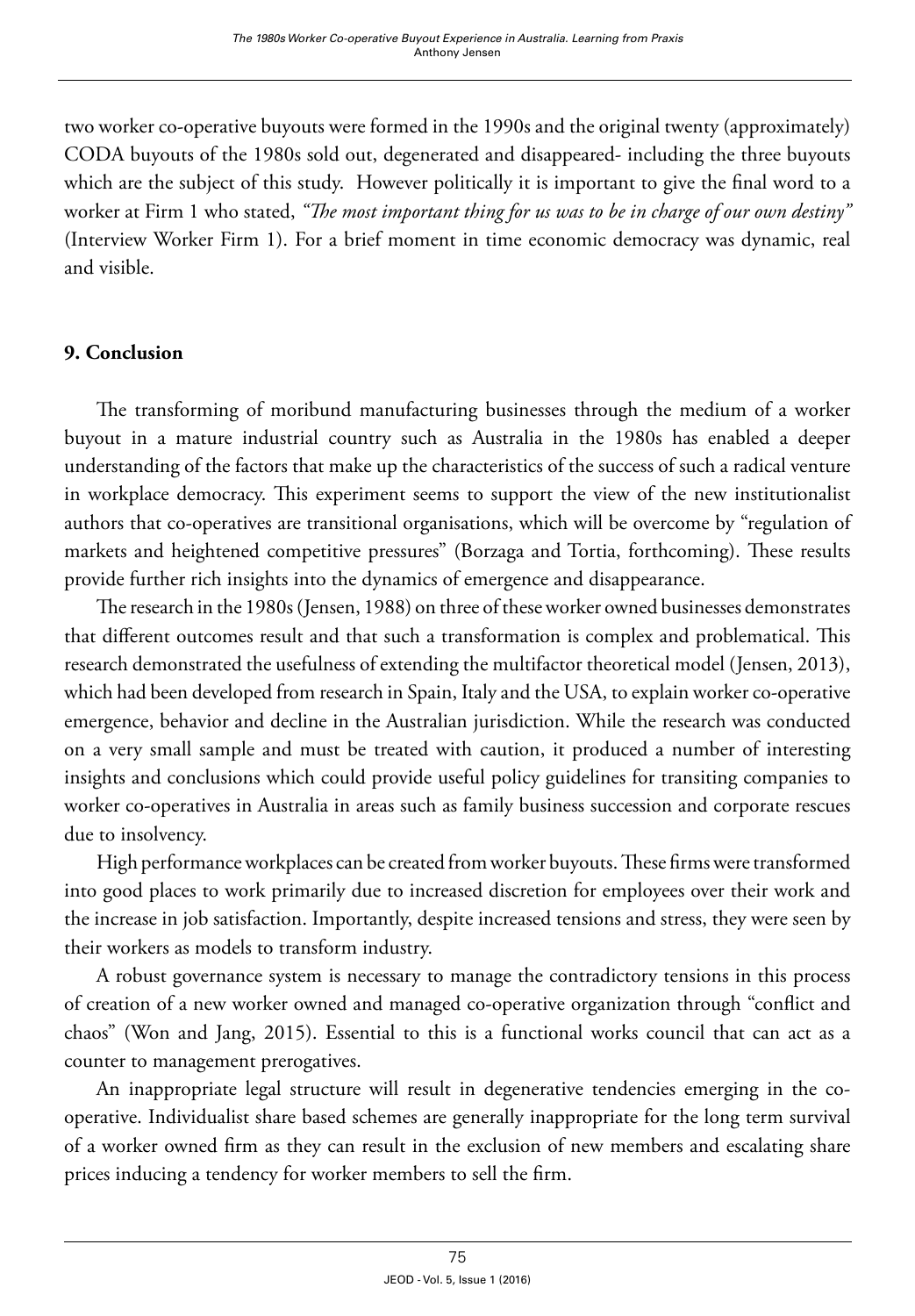A supportive organization, whether it is provided by the state or some other institution is essential for the successful start-up and longevity of the worker co-operative. For the emergence of the co-operative and the overcoming of disadvantages such as lack of finance, lack of access to planning skills, risk adverseness of workers, asset specificity and the cost of collective decision making it is necessary to have access to a supporting organization. However, it can only be one factor in determining whether the worker owned firm, which emerges, is transformative or integrative.

Transformative worker buyouts, elevating the interests of labor in relation to capital, can emerge dependent on the nature of the labor movement. One firm was transformative, Firm 2, while Firm 1 was integrative and Firm 3 had mixed orientations, which were not manageable. However, in Firm 2 the socialist orientated Australian Metal Workers Union plus sympathetic labour orientated leadership by the general manager resulted in a transformative organization that exhibited solidarity, equality and fraternal values, which however conflicted with management's financial objectives. Importantly these paradoxes and tensions were manageable.

In conclusion, the transformation of companies to worker co-operatives to regenerate industry in mature economies is a promising area for policy development and state involvement to advance worker self-management, social inclusion, industrial renewal and economic democracy. It is clear that such a process results in tensions due to external and internal contradictions but that these tensions need not be unbearable and it is the management of those tensions that are a determinant of success.

# **References**

- Alchian, A. & Demsetz, H. (1972). Production, information costs, and economic organization, *American Economic Review*, 62(5): 777–795.
- Batstone, E. (1983). Organization and Orientation: A Life Cycle Model of French Co-operatives, *Economic and Industrial Democracy*, London Sage, 4:139-161.
- Ben-Ner, A. (1988). The life cycle of worker-owned firms in market economies, *Journal of Economic Behaviour and Organisation*, 10: 287–213. North Holland: Elsevier Science Publishers.
- Blair, M.M. & Stout, L.A. (1999). A Team Production Theory of Corporate Law, *Virginia Law Review*, 85 (2): 247–328. DOI:<https://doi.org/10.2307/1073662>
- Borzaga, C. & Tortia, E.C. (2006). An evolutionary perspective in the theory of social enterprises. Paper presented at the IFEPA Conference, Mondragon, Spain.
- Borzaga, C. & Tortia, E.C. (fortchcoming). Co-operation as Co-ordination Mechanism: A New Approach to the Economics of Co-operative Enterprises. In: J. Michie, J. Blasi & C. Borzaga (Eds.), *The Handbook of Co-operative and Mutual Businesses.* Oxford: Oxford University Press.
- Clarke, T. (1984). Alternative modes of cooperative production, *Economic and Industrial Democracy*, London: Sage, 5: 97–129. DOI: <https://doi.org/10.1177/0143831X8451006>
- CODA (1984) Submission to the policy review by the Transnational Co-operative. Common Ownership Development Agency.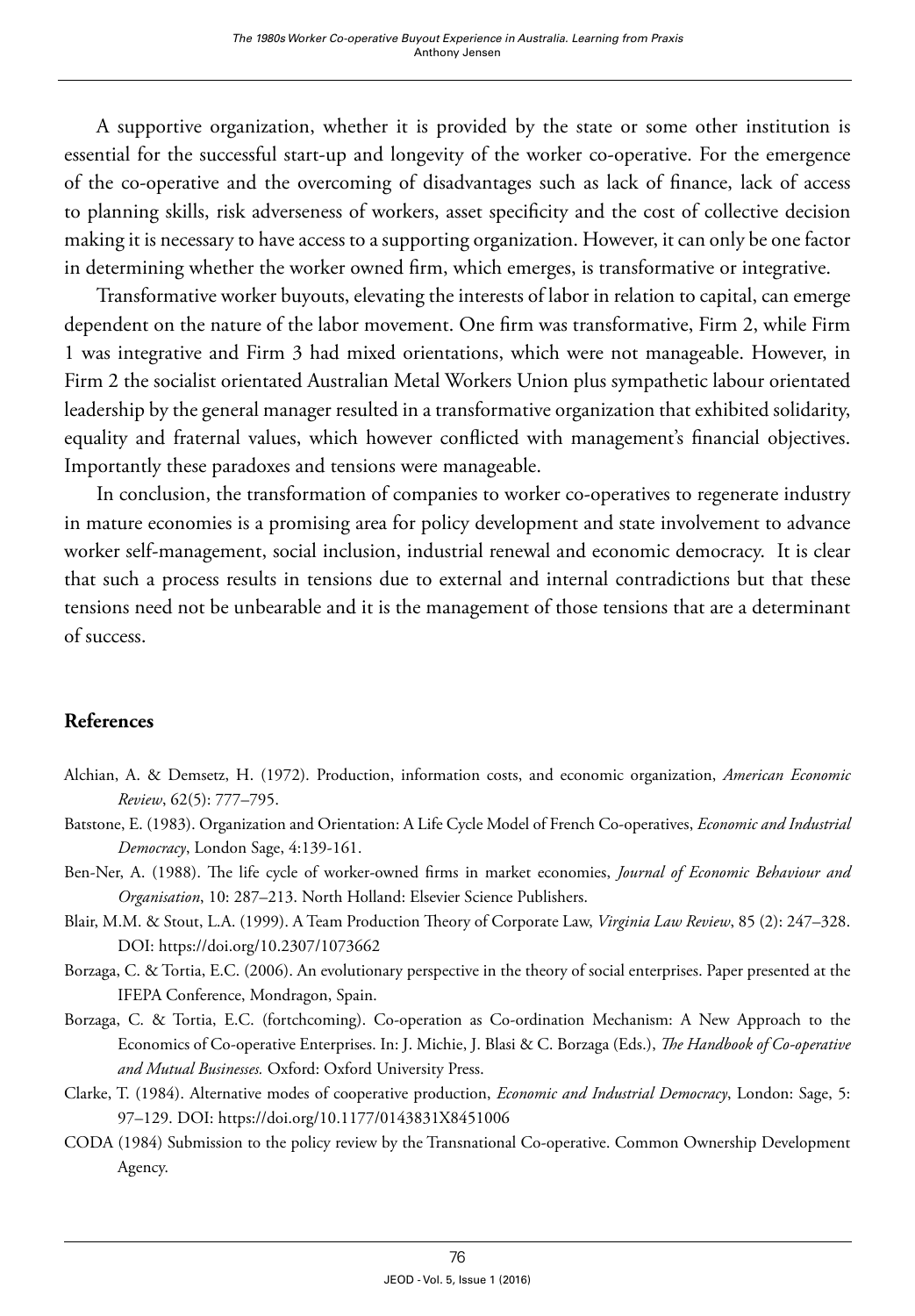- Dow, G.K. (2006). Creative destruction in the theory of the labor managed firm. Keynote address. IAFEP conference. Department of Economics, Simon Fraser University, British Columbia, Canada.
- Dow, G. & Putterman, L. (1999). Why capital (usually) hires labor: An assessment of proposed explanations. In: M. Blair & M. Roe (Eds.), *Employees and corporate governance*. Washington, DC: Brookings Institution Press, pp. 17–57.
- Eagan, D. (1990). Towards a Marxist theory of labor-managed firms: Breaking the degeneration thesis, *Review of Radical Political Economics*, 22: 67–86.
- Eccles, T. (1979). Control of the Democratised Enterprise: The Case of KMG. In: J. Purcell & R. Smith (Eds.), *The Control of Work*. London: The Macmillan Press. DOI: [https://doi.org/10.1007/978-1-349-03356-0\\_7](https://doi.org/10.1007/978-1-349-03356-0_7)
- Gordon, J. (1999). Employee stock ownership in economic transitions: The case of united and the airline industry. In: M. Blair & M. Roe (Eds.), *Employees and corporate governance.* Washington, DC: Brookings Institution Press, pp. 317–354. DOI:<https://doi.org/10.2139/ssrn.169028>
- Greenwood, D. & Santos, J. (1991). Industrial Democracy as a Process: Participatory Action Research in the Fagor Cooperative Group of Mondragon. Stockholm: The Swedish Centre of Working Life.
- Hansmann, H. (1996). *The ownership of enterprise*. London: The Belknap Press.
- Hodgson, G. (1984). *The democratic economy*. Harmondsworth, UK: Penguin.
- Jensen, A. (1988). Irrational Materialism: The Worker Co-operative Alternative in New South Wales. Master's Thesis. University of Sydney, Australia.
- Jensen, A. (2013). The Labor Managed Firm A Theoretical Model Explaining Emergence and Behaviour. In: D. Kruse (Ed.), *Sharing Ownership, Profits, and Decision-making in the 21st Century (Advances in the Economic Analysis of Participatory and Labor Managed Firms),* 14: 295-325. DOI: [10.1108/S0885-3339\(2013\)0000014020](http://dx.doi.org/10.1108/S0885-3339(2013)0000014020)
- Jensen, A. (2014). Worker co-operatives: Propelling Inclusive growth in Italy, UK and Philippines. In: V. Ramirez (Ed.), *Social Enterprise Work that Uplifts Human Life*. University of Asia and the Pacific.
- Jones, D.C. (1980). Producer cooperatives in industrialized western economies, *British Journal of Industrial Relations*, 18(2): 141–154. London: Blakewell. DOI: <https://doi.org/10.1111/j.1467-8543.1980.tb00840.x>
- Kim, H. & Jang, S. (2015). A Worker-Owned Firm's Organizational Change from the Perspective of Organizational Learning: The case of Woojin Traffic. Paper presented at the *ICA-ILO International Research Conference "Cooperatives and the World of Work"*, 10-11 November 2015, Antalya, Turkey.
- Lansbury, R.D. & Wailes, N. (2003). The meaning of industrial democracy in an era of neo- liberalism. In: P. Gollan & G. Patmore (Eds.), *Labor essays. Partnership at work: The challenge of employee democracy.* Annandale: Pluto Press.
- Lichtenstein, P.M. (1986). The concept of the firm in the economic theory of 'alternative' organizations: Appraisal and reformulation. In: S. Jansson & A.-B. Hellmark (Eds.), *Labor- owned firms and workers' cooperatives*. UK: Gower Publishing Company Limited, pp. 51–72.
- Marglin, S.A. (1974). What do Bosses do? The origins and functions of hierarchy, *Review of Radical Political Economy*, 6 (2): 60–112. DOI:<https://doi.org/10.1177/048661347400600206>
- McCain, R. (1999). The mystery of worker buyouts of bankrupt firms: An explanation in terms of learning by doing and specific human capital, *Economic Analysis: Journal of Enterprise and Participation*, 2(3): 165–177.
- Oakeshott, R. (1973). Mondragon: Spain's oasis of democracy. In: J. Vanek (Ed.), *Self-management, Economic Liberation of Man*. London: Penguin.
- Oakeshott, R. (1978). *The case for workers' coops*. London: Routledge & Kegan Paul.
- Ostrom, E. (1990). *Governing the commons*. Cambridge: Cambridge University Press. DOI: [https://doi.org/10.1017/](https://doi.org/10.1017/cbo9780511807763) [cbo9780511807763](https://doi.org/10.1017/cbo9780511807763)
- Paton, R. (1989). *Reluctant entrepreneurs*. Milton Keynes, UK: Open University Press.
- Pérotin, V. (1999). Why there are not more labor-managed firms. Paper presented at the Yaraslov Vanek Memorial Conference. New York, NY, Columbia University.